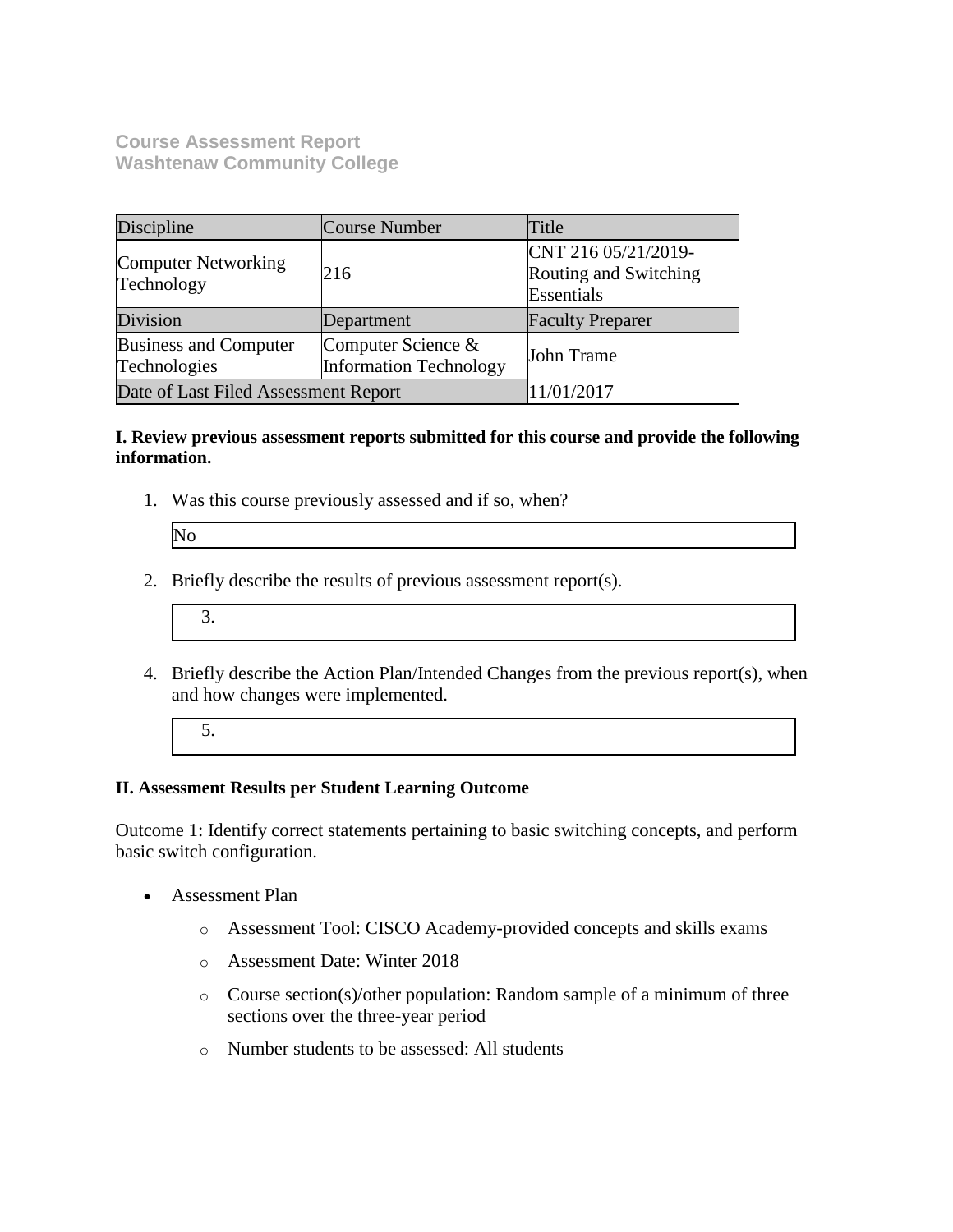- o How the assessment will be scored: The concepts exam is scored by CISCO. The skills exam is scored by WCC faculty, using the CISCO-provided rubric.
- o Standard of success to be used for this assessment: At least 70% of students must score 70% or higher on the outcome related questions.
- o Who will score and analyze the data: Department Faculty and external sources (if available)
- 1. Indicate the Semester(s) and year(s) assessment data were collected for this report.

| Fall (indicate years below) below) | Winter (indicate years) | <b>SP/SU</b> (indicate years)<br>below) |
|------------------------------------|-------------------------|-----------------------------------------|
|                                    | 2019                    |                                         |

2. Provide assessment sample size data in the table below.

| # of students enrolled | # of students assessed |
|------------------------|------------------------|
|                        | ل ک                    |

3. If the number of students assessed differs from the number of students enrolled, please explain why all enrolled students were not assessed, e.g. absence, withdrawal, or did not complete activity.

Withdrawal from the course.

Only 25 students completed the final exam.

4. Describe how students from all populations (day students on campus, DL, MM, evening, extension center sites, etc.) were included in the assessment based on your selection criteria.

We had one live session, one mixed mode section, and one distance learning section.

All three sections were assessed.

5. Describe the process used to assess this outcome. Include a brief description of this tool and how it was scored.

This outcome consisted of eleven questions on the online final exam, which was written and graded by Cisco Systems.

6. Briefly describe assessment results based on data collected for this outcome and tool during the course assessment. Discuss the extent to which students achieved this learning outcome and indicate whether the standard of success was met for this outcome and tool.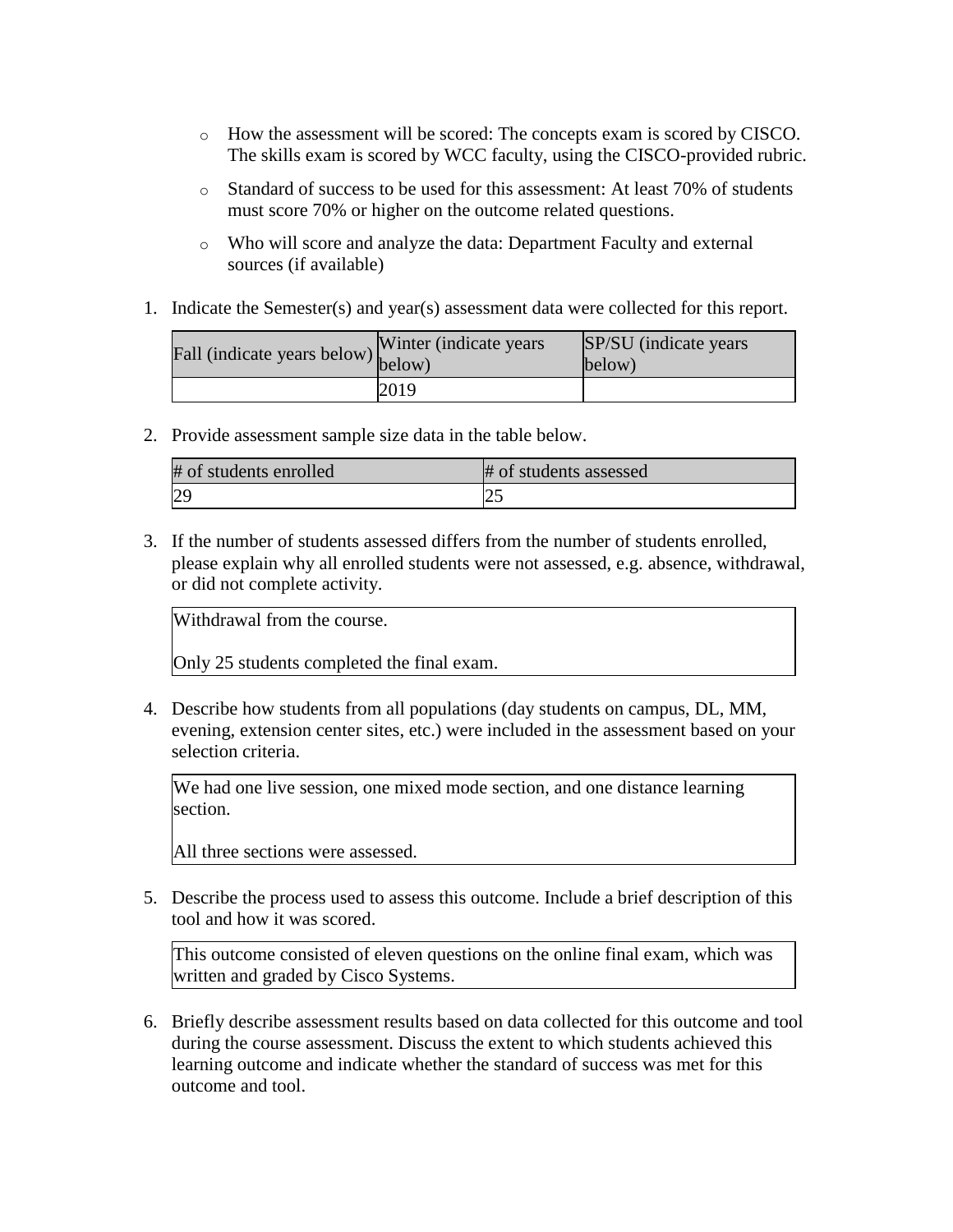Met Standard of Success: Yes

19 of 25 students scored 70% or better for this set of questions.

This is a success rate of 76.00%.

This meets the success criteria.

This is shown on the "Switching Fundamentals" sheet of the Excel Spreadsheet.

7. Based on your interpretation of the assessment results, describe the areas of strength in student achievement of this learning outcome.

Students showed strength in using commands to configure switches.

8. Based on your analysis of student performance, discuss the areas in which student achievement of this learning outcome could be improved. If student met standard of success, you may wish to identify your plans for continuous improvement.

If we had more time in this course, we could spend more time evaluating student conceptual understanding to clarify areas of concern.

Outcome 2: Identify correct statements pertaining to the basic function of routers, and perform basic router configuration.

- Assessment Plan
	- o Assessment Tool: CISCO Academy-provided concepts and skills exams
	- o Assessment Date: Winter 2018
	- $\circ$  Course section(s)/other population: Random sample of a minimum of three sections over the three-year period
	- o Number students to be assessed: All students
	- o How the assessment will be scored: The concepts exam is scored by CISCO. The skills exam is scored by WCC faculty, in accordance with CISCO guidelines.
	- o Standard of success to be used for this assessment: At least 70% of students must score 70% or higher on the outcome related questions.
	- o Who will score and analyze the data: Department Faculty and external sources (if available)
- 1. Indicate the Semester(s) and year(s) assessment data were collected for this report.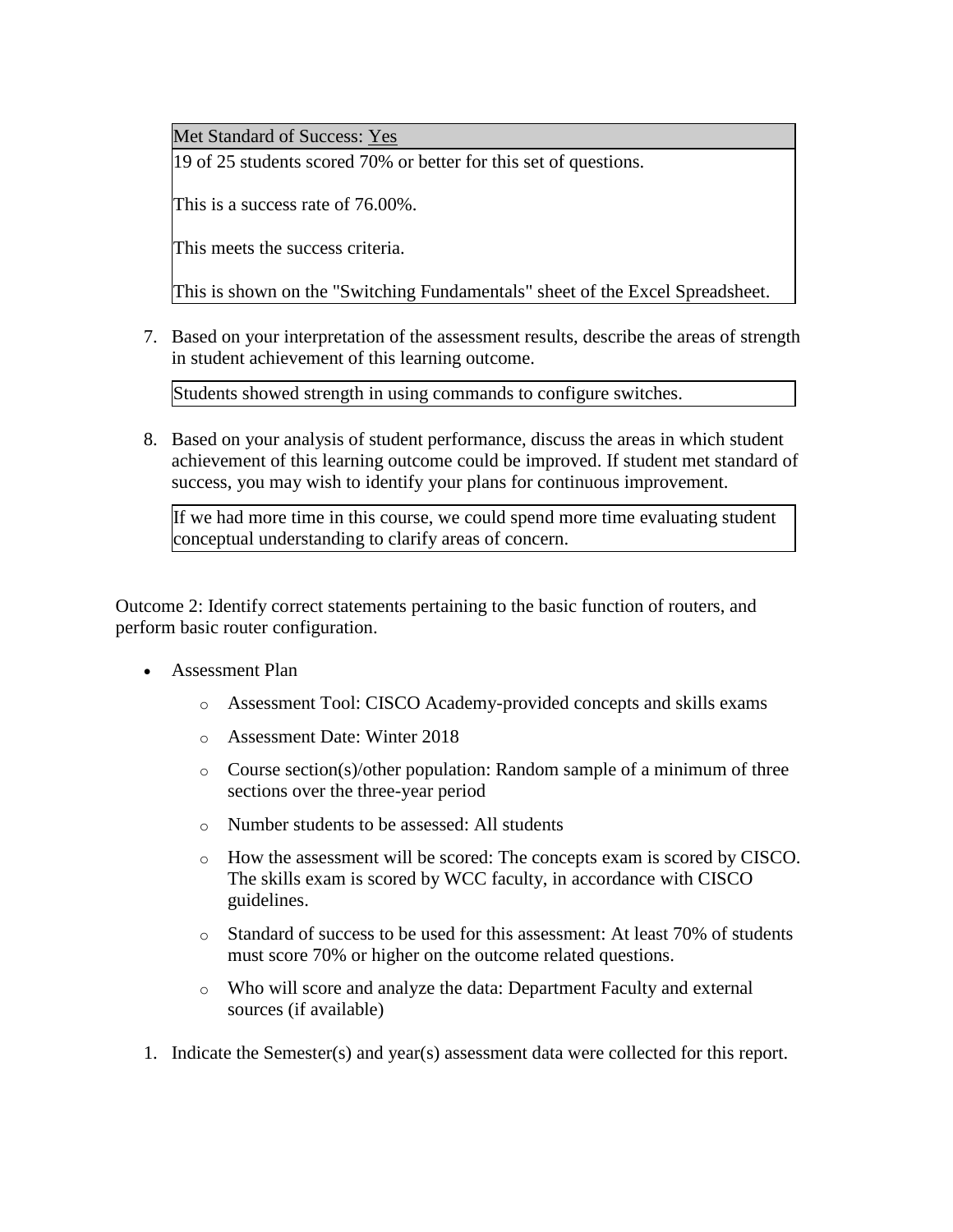| Fall (indicate years below) below) | Winter (indicate years) | SP/SU (indicate years)<br>below) |
|------------------------------------|-------------------------|----------------------------------|
|                                    | 2019                    |                                  |

2. Provide assessment sample size data in the table below.

| # of students enrolled | # of students assessed |
|------------------------|------------------------|
| 29                     | ت ک                    |

3. If the number of students assessed differs from the number of students enrolled, please explain why all enrolled students were not assessed, e.g. absence, withdrawal, or did not complete activity.

Withdrawal from the course.

Only 25 students completed the final exam.

4. Describe how students from all populations (day students on campus, DL, MM, evening, extension center sites, etc.) were included in the assessment based on your selection criteria.

We had one live session, one mixed mode section, and one distance learning section.

All three sections were assessed using the Cisco Final Concepts exam.

5. Describe the process used to assess this outcome. Include a brief description of this tool and how it was scored.

This outcome was measured using 12 or 13 questions from the final exam. The final exam was written and graded by Cisco Systems. This final exam had three randomly generated forms, to help prevent cheating. As a result some students received 12 questions, while others recieved 13 questions for this outcome.

6. Briefly describe assessment results based on data collected for this outcome and tool during the course assessment. Discuss the extent to which students achieved this learning outcome and indicate whether the standard of success was met for this outcome and tool.

Met Standard of Success: Yes

21 of the 25 students scored 70% or better on this set of questions.

This is a success rate of 84.0%.

This meets the standard of success.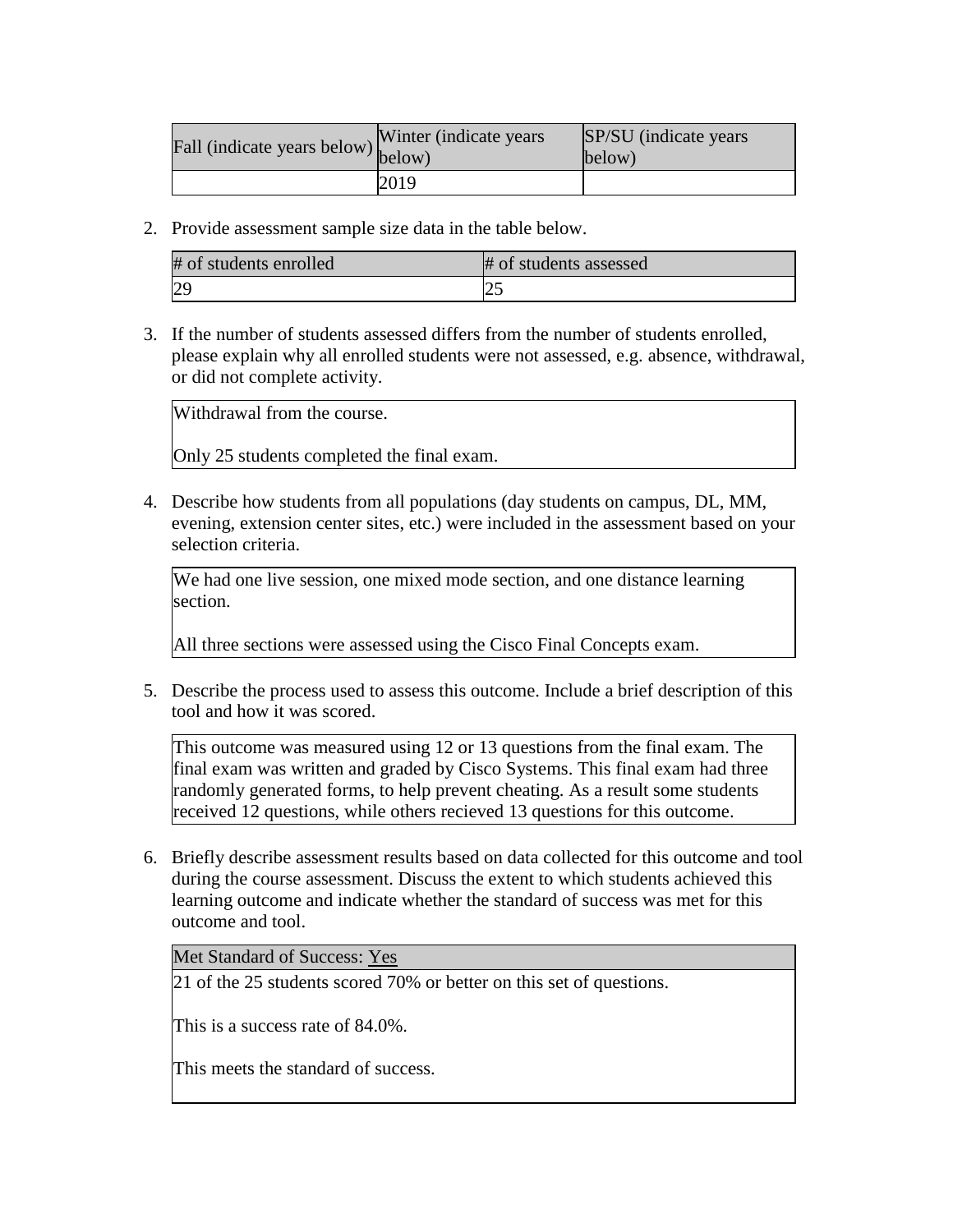These results are shown on the "Routing Fundamentals" sheet of the Excel spreadsheet.

7. Based on your interpretation of the assessment results, describe the areas of strength in student achievement of this learning outcome.

Students understood the basic router functions and operations as well as the use of basic commands.

8. Based on your analysis of student performance, discuss the areas in which student achievement of this learning outcome could be improved. If student met standard of success, you may wish to identify your plans for continuous improvement.

More hands-on practice is always beneficial. However, this course is already overloaded with too much material in too little time.

Outcome 3: Identify correct statements pertaining to Virtual Local Area Networks (VLANs), configure VLANs and routing between VLANs.

- Assessment Plan
	- o Assessment Tool: CISCO Academy-provided concepts and skills exams
	- o Assessment Date: Winter 2018
	- $\circ$  Course section(s)/other population: Random sample of a minimum of three sections over the three-year period
	- o Number students to be assessed: All students
	- o How the assessment will be scored: The concepts exam is scored by CISCO. The skills exam is scored by WCC faculty, in accordance with CISCO guidelines.
	- o Standard of success to be used for this assessment: At least 70% of students must score 70% or higher on the outcome related questions.
	- o Who will score and analyze the data: Department Faculty and external sources (if available)
- 1. Indicate the Semester(s) and year(s) assessment data were collected for this report.

| rall (indicate years below) below) | Winter (indicate years) | SP/SU (indicate years)<br>below) |
|------------------------------------|-------------------------|----------------------------------|
|                                    | 2019                    |                                  |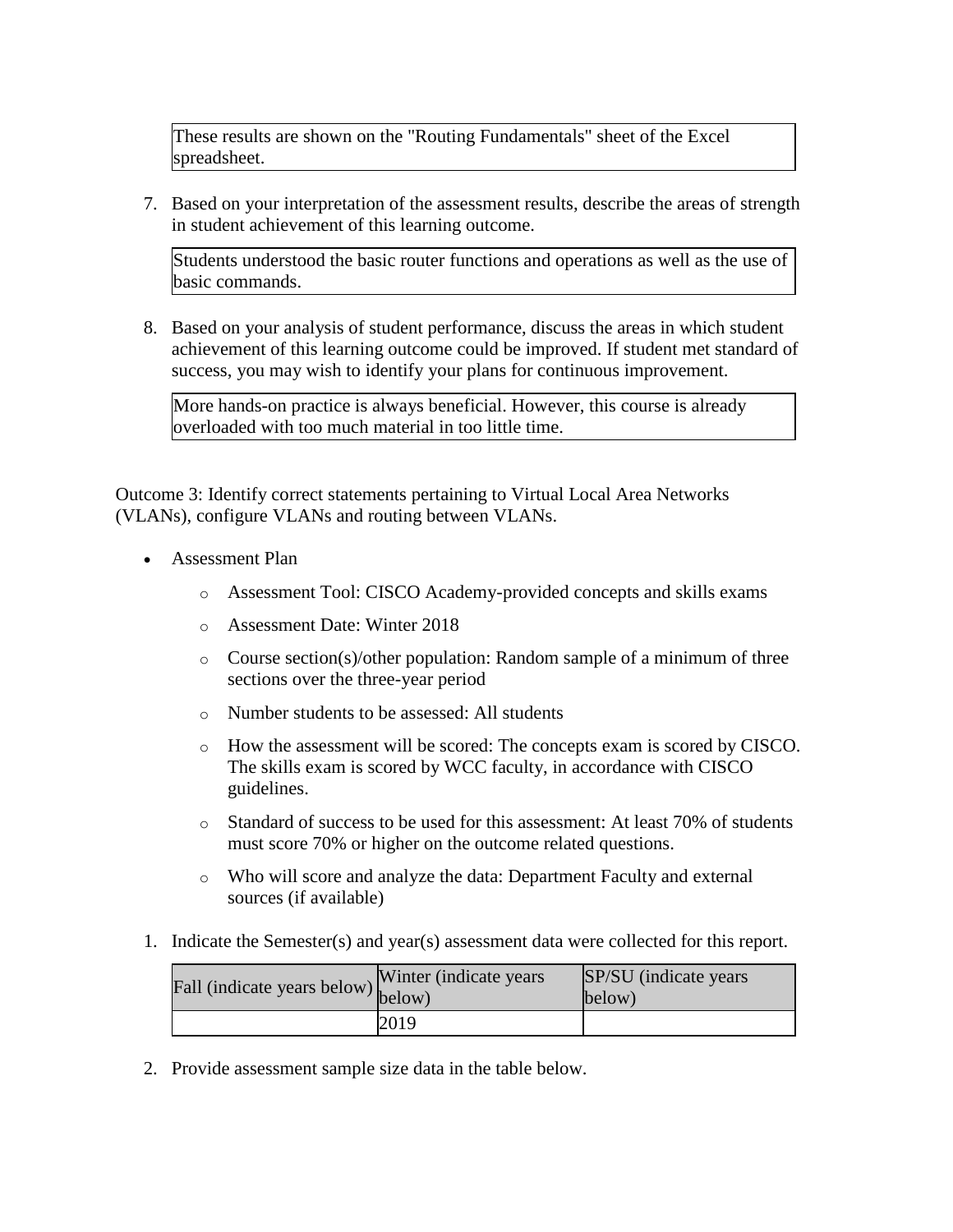| # of students enrolled | # of students assessed |
|------------------------|------------------------|
|                        | ب                      |

Withdrawal from the course.

Only 25 students completed the final exam.

4. Describe how students from all populations (day students on campus, DL, MM, evening, extension center sites, etc.) were included in the assessment based on your selection criteria.

We had one live session, one mixed mode section, and one distance learning section.

All three sections were assessed.

5. Describe the process used to assess this outcome. Include a brief description of this tool and how it was scored.

The final exam written and graded by Cisco Systems contained three questions pertaining to this outcome.

6. Briefly describe assessment results based on data collected for this outcome and tool during the course assessment. Discuss the extent to which students achieved this learning outcome and indicate whether the standard of success was met for this outcome and tool.

Met Standard of Success: No

13 of 25 students scored 70% or above for this set of questions.

The success rate was 52.0%%.

This does not meet the standard of success.

7. Based on your interpretation of the assessment results, describe the areas of strength in student achievement of this learning outcome.

Students seemed to understand the basic concept and use of Virtual Local Area Networks.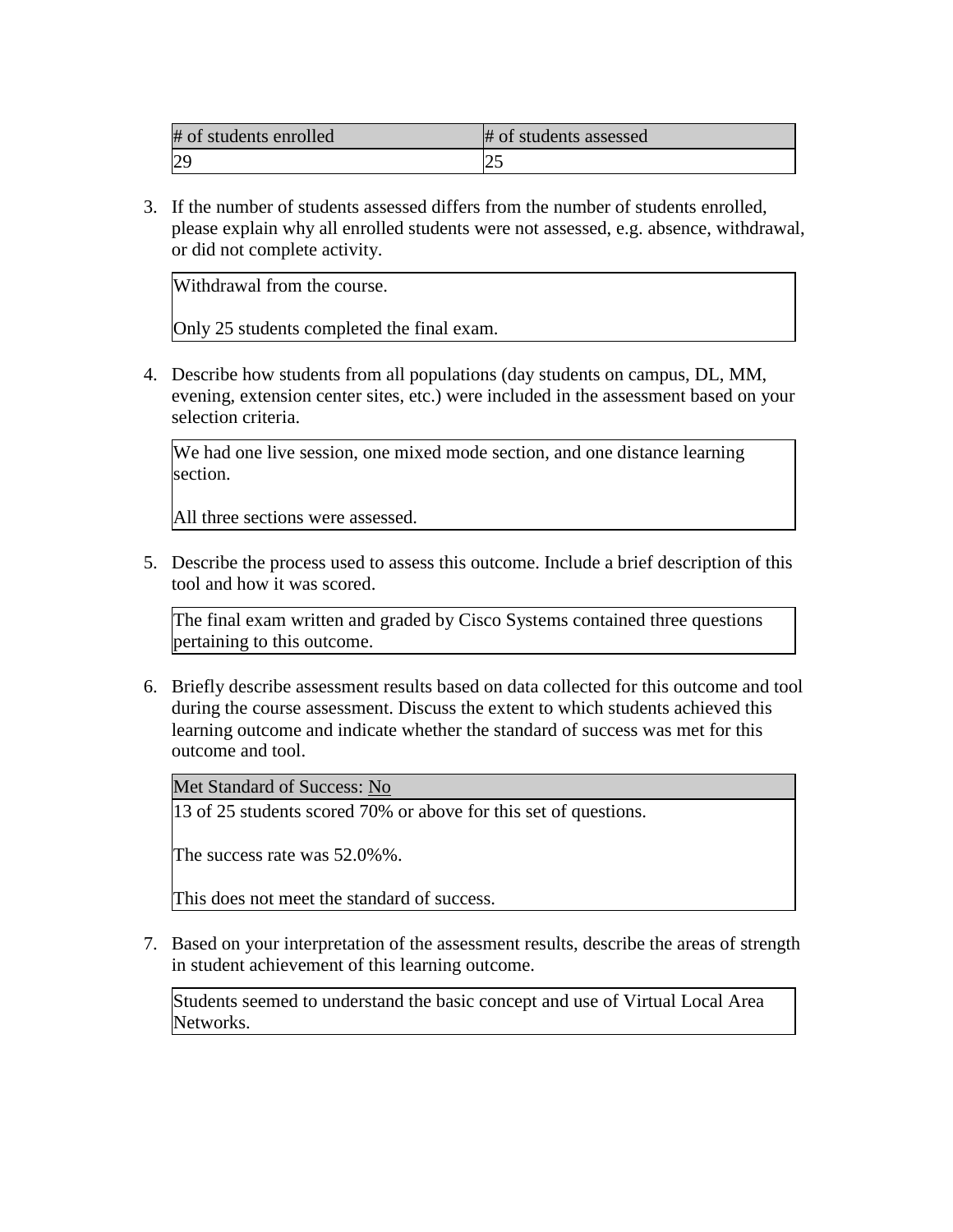8. Based on your analysis of student performance, discuss the areas in which student achievement of this learning outcome could be improved. If student met standard of success, you may wish to identify your plans for continuous improvement.

If we had more time in this course, we could spend more time evaluating student conceptual understanding to clarify areas of concern.

Students need more hands-on practice configuring VLANs, and routing between VLANs.

More hands-on practice is always beneficial. However, this course is already overloaded with too much material in too little time.

Outcome 4: Configure and troubleshoot routing between networks, using Routing Information Protocol (RIP).

- Assessment Plan
	- o Assessment Tool: CISCO-provided concepts and skills exams
	- o Assessment Date: Winter 2018
	- $\circ$  Course section(s)/other population: Random sample of a minimum of three sections over the three-year period
	- o Number students to be assessed: All students
	- o How the assessment will be scored: Both exams are prepared by CISCO. The concepts exam will be scored by CISCO. The skills exam will be scored by WCC faculty, in accordance with CISCO guidelines.
	- o Standard of success to be used for this assessment: At least 70% of the students will score 70% or higher on outcome related questions.
	- o Who will score and analyze the data: Department Faculty and external sources (if available)
- 1. Indicate the Semester(s) and year(s) assessment data were collected for this report.

| rall (indicate years below) below) | Winter (indicate years) | SP/SU (indicate years)<br>below) |
|------------------------------------|-------------------------|----------------------------------|
|                                    | 2019                    |                                  |

| # of students enrolled | # of students assessed |
|------------------------|------------------------|
| $\sim$                 |                        |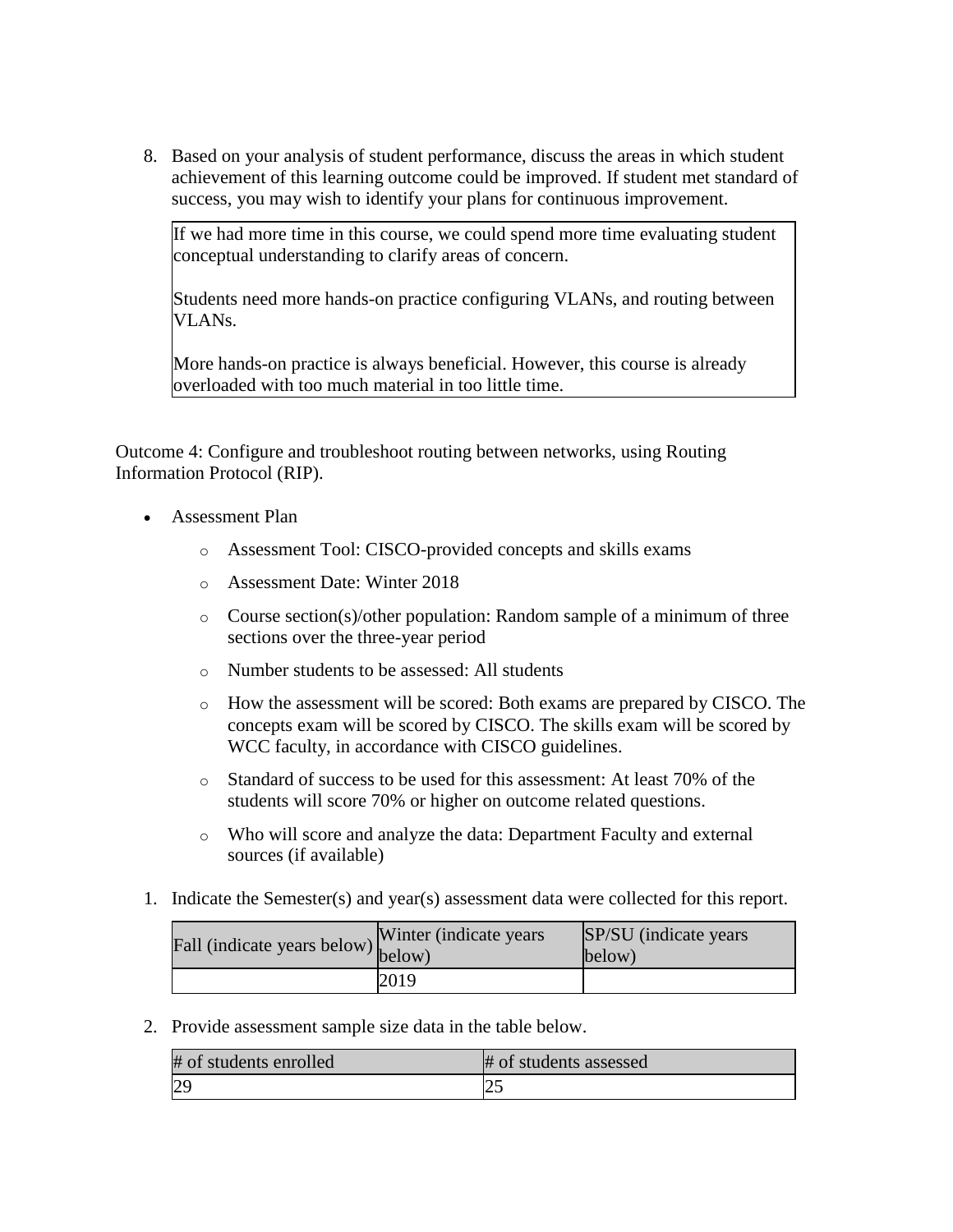Withdrawal from the course.

Only 25 students completed the final exam.

4. Describe how students from all populations (day students on campus, DL, MM, evening, extension center sites, etc.) were included in the assessment based on your selection criteria.

We had one live session, one mixed mode section, and one distance learning section.

All three sections were assessed using the Cisco written final concepts exam.

Unfortunately, I only had access to my own section of the skills final exam.

5. Describe the process used to assess this outcome. Include a brief description of this tool and how it was scored.

The online Cisco concepts final exam had only two questions pertaining to this outcome.

I also used a hands-on skills exam to assess this outcome.

6. Briefly describe assessment results based on data collected for this outcome and tool during the course assessment. Discuss the extent to which students achieved this learning outcome and indicate whether the standard of success was met for this outcome and tool.

Met Standard of Success: No

16 of 25 students scored 70% or better on these two questions.

This is a success rate of 64.0%. This does not meet the success standard outlined for this outcome.

I had eight students complete the skills final exam. All eight successfully configured the RIP routing protocol.

My students demonstrated the ability to configure the RIP routing protocol in a practical hands-on skills environment.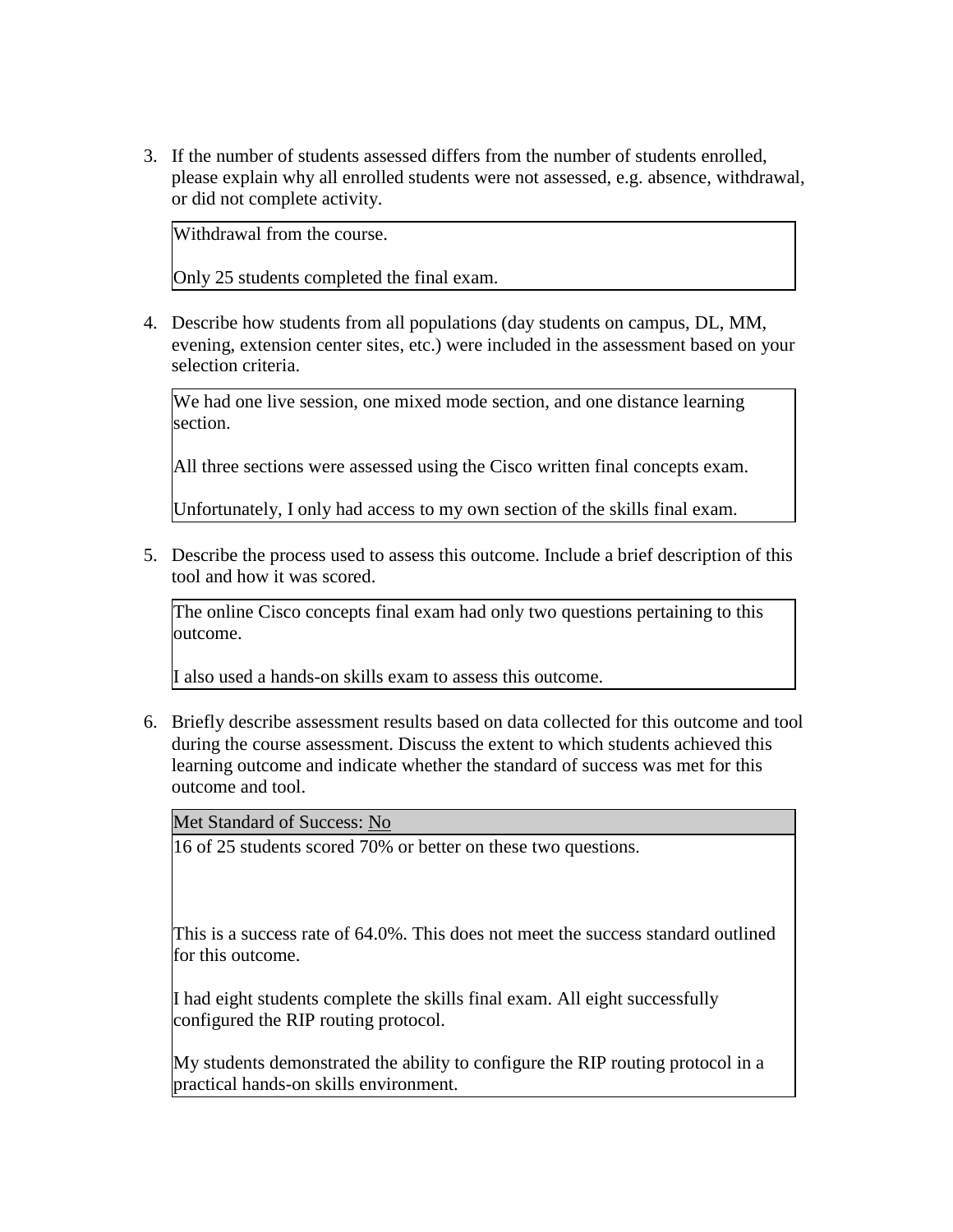7. Based on your interpretation of the assessment results, describe the areas of strength in student achievement of this learning outcome.

Students understood the basic concepts of automatic routing via the RIP routing protocol.

8. Based on your analysis of student performance, discuss the areas in which student achievement of this learning outcome could be improved. If student met standard of success, you may wish to identify your plans for continuous improvement.

Students lacked troubleshooting skills. They need more hands-on practical skills time, in which they can practice troubleshooting networks that are incorrectly configured.

Outcome 5: Identify correct statements pertaining to, and configure Dynamic Host Configuration Protocol (DHCP)

- Assessment Plan
	- o Assessment Tool: CISCO-provided concepts and skills exams
	- o Assessment Date: Winter 2018
	- $\circ$  Course section(s)/other population: Random sample of a minimum of three sections over the three-year period
	- o Number students to be assessed: All students
	- o How the assessment will be scored: The concepts exam will be scored by CISCO systems. The skills exam will be scored by WCC faculty, in accordance with CISCO guidelines.
	- o Standard of success to be used for this assessment: At least 70% of the students will score 70% or higher on outcome related questions.
	- o Who will score and analyze the data: Department Faculty and external sources (if available)
- 1. Indicate the Semester(s) and year(s) assessment data were collected for this report.

| rall (indicate years below) below) | Winter (indicate years) | SP/SU (indicate years)<br>below) |
|------------------------------------|-------------------------|----------------------------------|
|                                    | 2019                    |                                  |

| # of students enrolled | # of students assessed |
|------------------------|------------------------|
| <b>29</b>              | ے ک                    |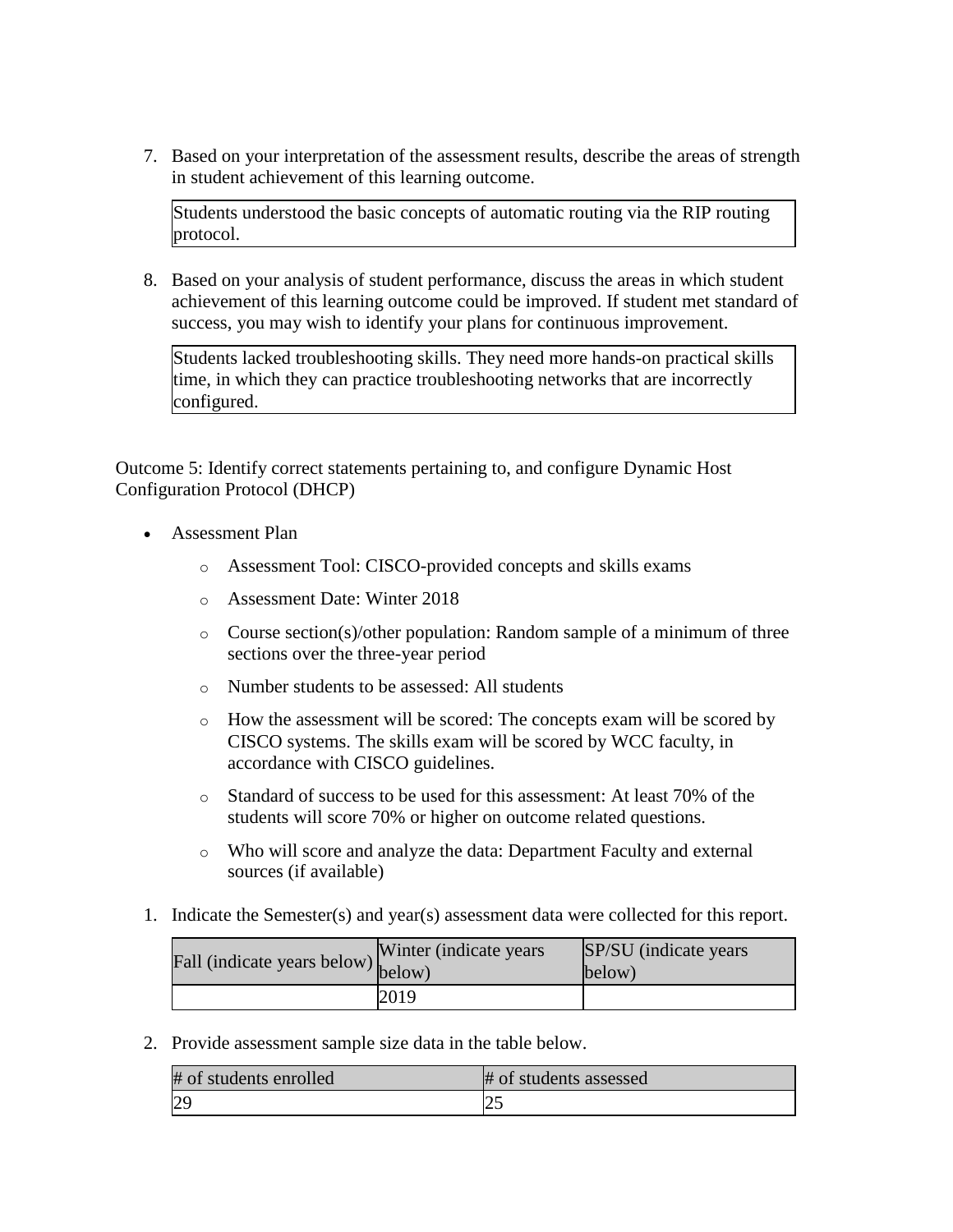Withdrawal from the course.

Only 25 students completed the fiinal exam.

4. Describe how students from all populations (day students on campus, DL, MM, evening, extension center sites, etc.) were included in the assessment based on your selection criteria.

We had one live session, one mixed mode section, and one distance learning section.

All three sections were assessed.

5. Describe the process used to assess this outcome. Include a brief description of this tool and how it was scored.

The Cisco online Final Concepts Exam contained five questions pertaining to this outcome.

I also used a hands-on skills exam to assess this outcome. Unfortunately, I did not have access to the skills exam used for the other two sections of this class.

6. Briefly describe assessment results based on data collected for this outcome and tool during the course assessment. Discuss the extent to which students achieved this learning outcome and indicate whether the standard of success was met for this outcome and tool.

Met Standard of Success: No

13 of 25 students scored 70% or better on this set of questions.

This is a success rate of 67.91%. This does not meet the success rate requirement for this outcome.

My eight students did manage to configure the DHCP server and the DHCP relay agent (some needed help).

Overall, I would say this is a close call.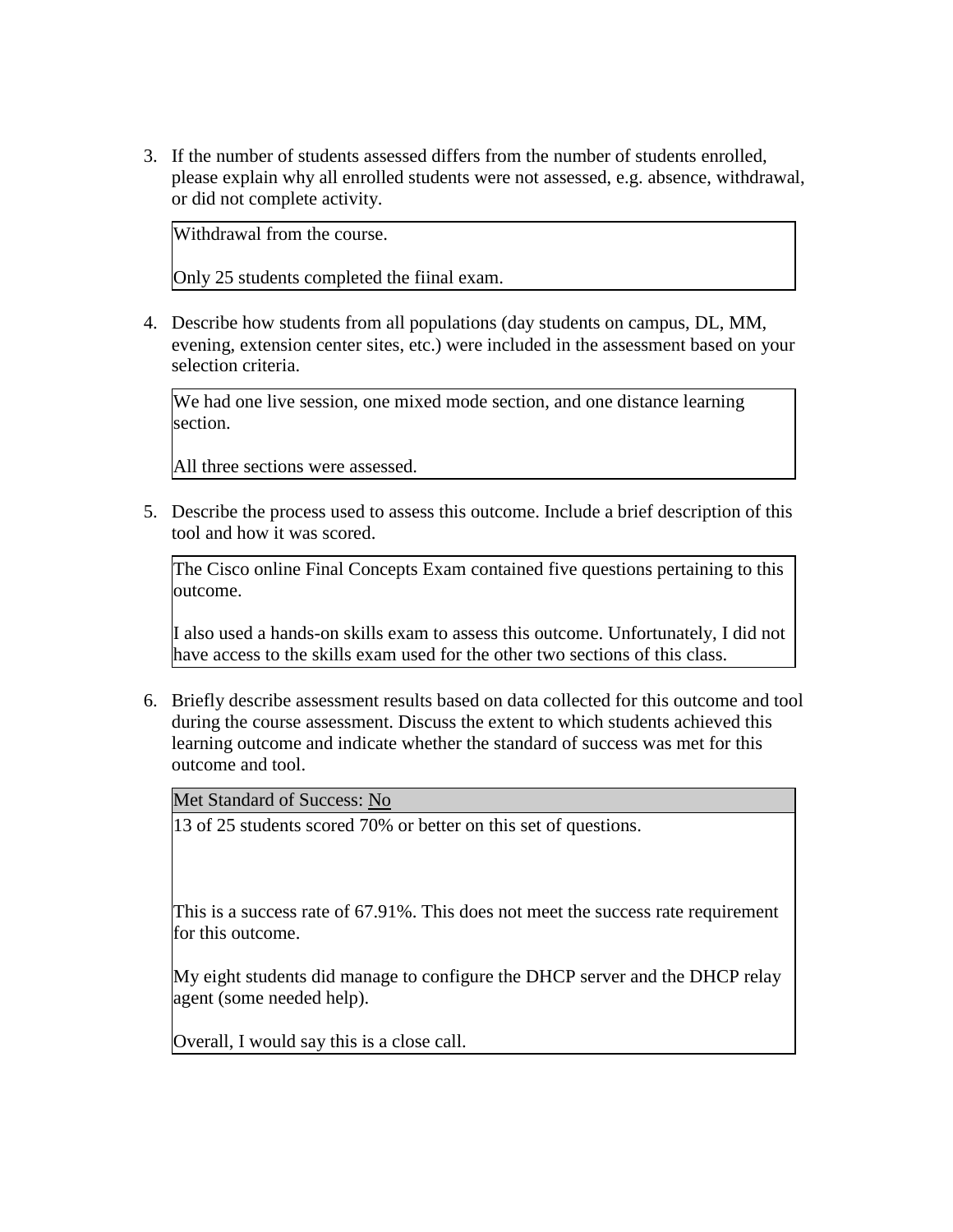7. Based on your interpretation of the assessment results, describe the areas of strength in student achievement of this learning outcome.

Students understood the basic concepts of DHCP.

8. Based on your analysis of student performance, discuss the areas in which student achievement of this learning outcome could be improved. If student met standard of success, you may wish to identify your plans for continuous improvement.

Students lacked the skills to correctly configure DHCP server and relay agents.

If we had more time in this course, we could spend more time evaluating student conceptual understanding to clarify areas of concern.

More hands-on practice is always beneficial. However, this course is already overloaded with too much material in too little time.

Outcome 6: Identify correct statements pertaining to, and configure Access Control Lists (ACLs).

- Assessment Plan
	- o Assessment Tool: CISCO-provided concepts and skills exams
	- o Assessment Date: Winter 2018
	- $\circ$  Course section(s)/other population: Random sample of a minimum of three sections over the three-year period
	- o Number students to be assessed: All students
	- o How the assessment will be scored: The concepts exam will be scored by CISCO systems. The skills exam will be scored by WCC faculty using the CISCO-provided rubric.
	- o Standard of success to be used for this assessment: At least 70% of the students will score 70% or higher on outcome related questions.
	- o Who will score and analyze the data: Department Faculty and external sources (if available)
- 1. Indicate the Semester(s) and year(s) assessment data were collected for this report.

| rall (indicate years below) below) | Winter (indicate years) | SP/SU (indicate years)<br>below) |
|------------------------------------|-------------------------|----------------------------------|
|                                    | 2019                    |                                  |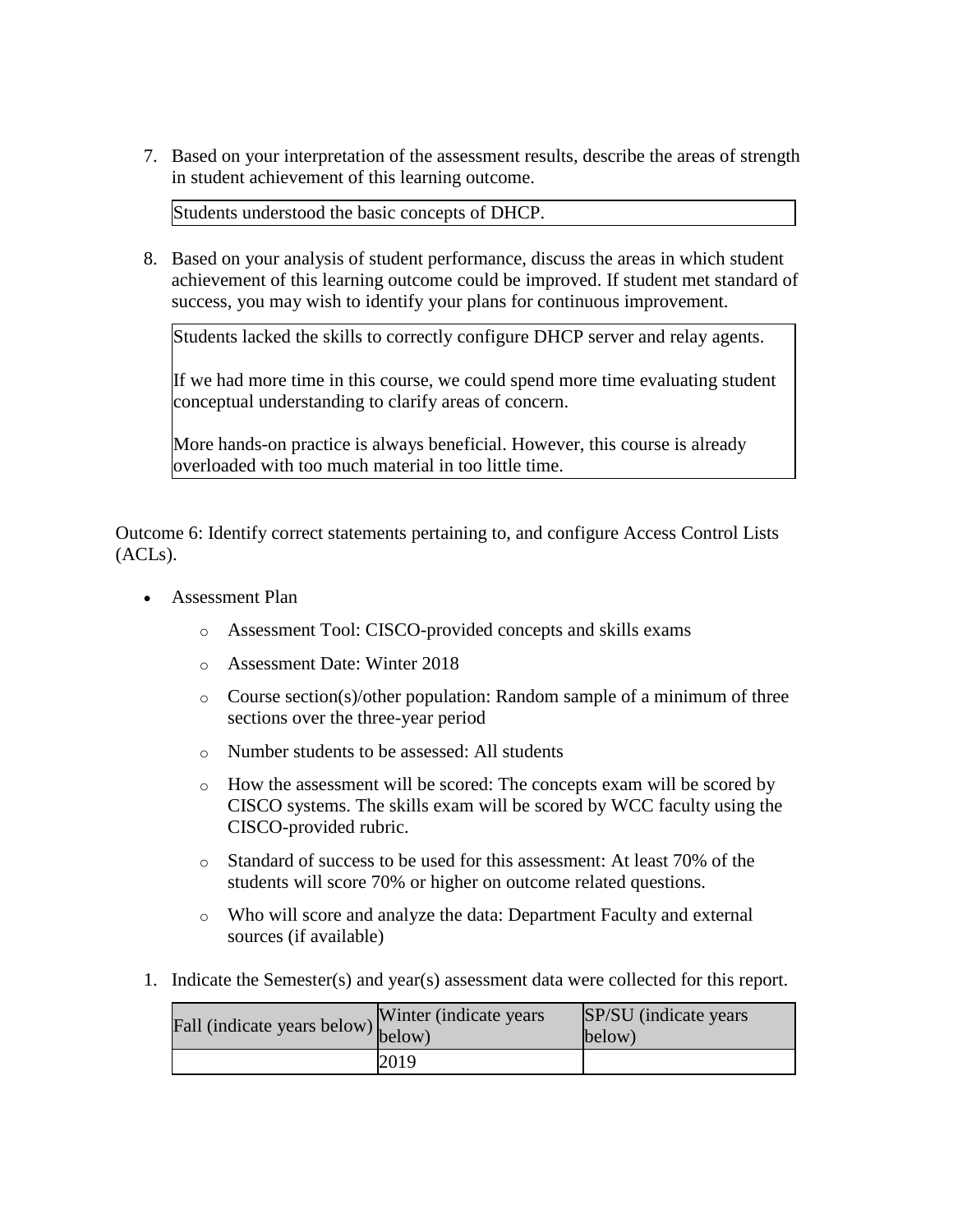2. Provide assessment sample size data in the table below.

| # of students enrolled | # of students assessed |
|------------------------|------------------------|
|                        |                        |

3. If the number of students assessed differs from the number of students enrolled, please explain why all enrolled students were not assessed, e.g. absence, withdrawal, or did not complete activity.

Withdrawal from the course.

Only 25 students completed the final exam.

4. Describe how students from all populations (day students on campus, DL, MM, evening, extension center sites, etc.) were included in the assessment based on your selection criteria.

We had one live session, one mixed mode section, and one distance learning section.

All three sections were assessed.

5. Describe the process used to assess this outcome. Include a brief description of this tool and how it was scored.

The Cisco online Final Concepts Exam contained two questions pertaining to this outcome.

I also used a hands-on skills exam to assess this outcome.

I did not have access to the other skills exams in the classes that I did not teach.

6. Briefly describe assessment results based on data collected for this outcome and tool during the course assessment. Discuss the extent to which students achieved this learning outcome and indicate whether the standard of success was met for this outcome and tool.

Met Standard of Success: No

11 of 25 students scored 70% or better on these two questions.

This is a success rate of 44%.

This does not meet the success standard of 70% of the students scoring 70% or better on the questions for this outcome.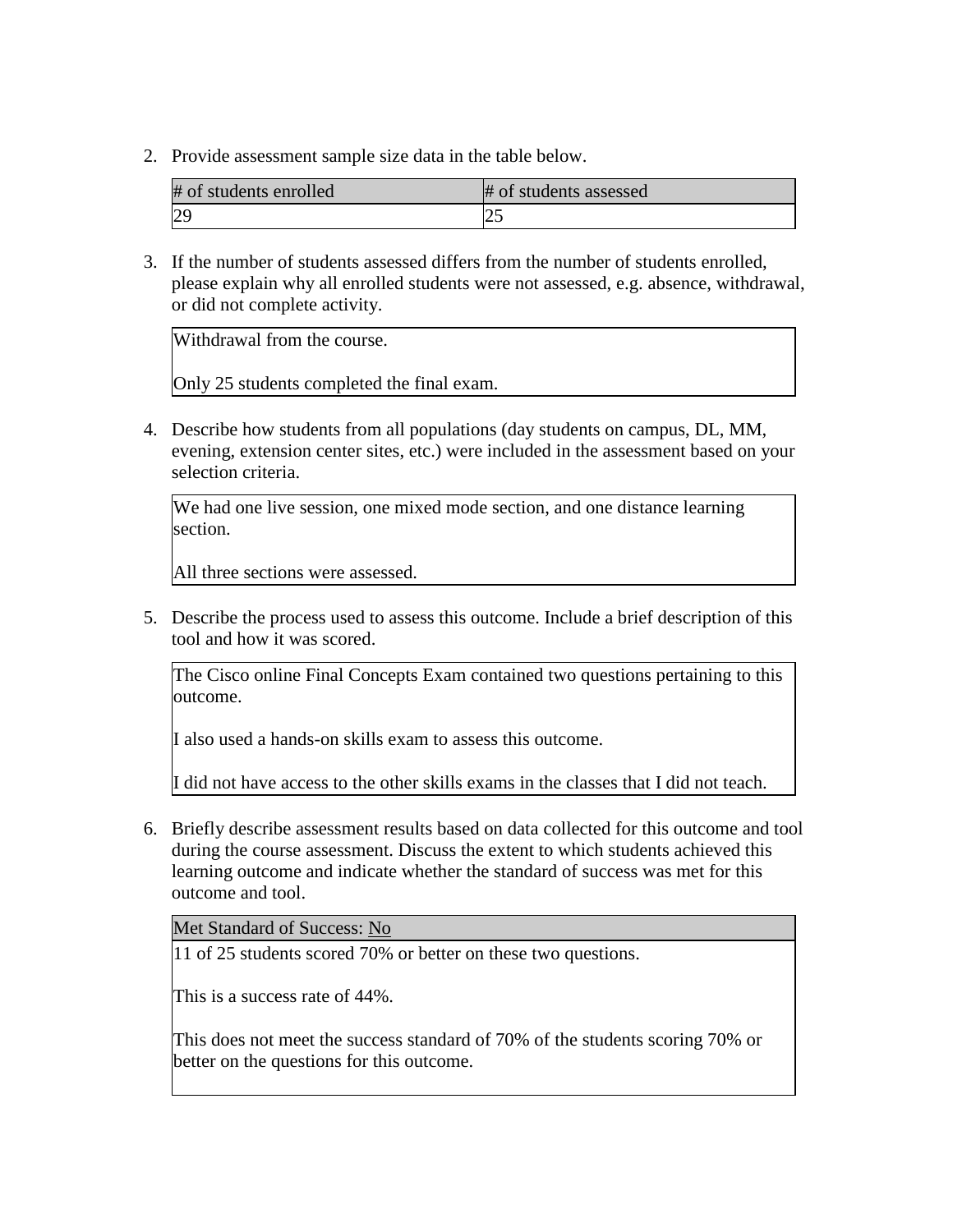My eight students completed this task on the Hands-onSkills Based Exam (some required help). Unfortunately, I did not have access to the other skills exams in the classes that I did not teach. Therefore, I cannot analyse those results.

7. Based on your interpretation of the assessment results, describe the areas of strength in student achievement of this learning outcome.

Students understood the purpose and use of Access Control Lists.

8. Based on your analysis of student performance, discuss the areas in which student achievement of this learning outcome could be improved. If student met standard of success, you may wish to identify your plans for continuous improvement.

Students need more hands-on skills time to practice proper configuration and placement of ACLs.

Outcome 7: Identify correct statements pertaining to, and configure Network Address Translation (NAT).

- Assessment Plan
	- o Assessment Tool: CISCO-provided concepts and skills exams
	- o Assessment Date: Winter 2018
	- $\circ$  Course section(s)/other population: Random sample of a minimum of three sections over the three-year period
	- o Number students to be assessed: All students
	- o How the assessment will be scored: The concepts exam will be scored by CISCO systems. The skills exam will be scored by WCC faculty, using the CISCO-provided rubric.
	- o Standard of success to be used for this assessment: At least 70% of the students will score 70% or higher on outcome related questions.
	- o Who will score and analyze the data: Department Faculty and external sources (if available)
- 1. Indicate the Semester(s) and year(s) assessment data were collected for this report.

| Fall (indicate years below) $\begin{bmatrix} w \text{ inter} \\ below \end{bmatrix}$ | Winter (indicate years) | SP/SU (indicate years)<br>below) |
|--------------------------------------------------------------------------------------|-------------------------|----------------------------------|
|                                                                                      | 2019                    |                                  |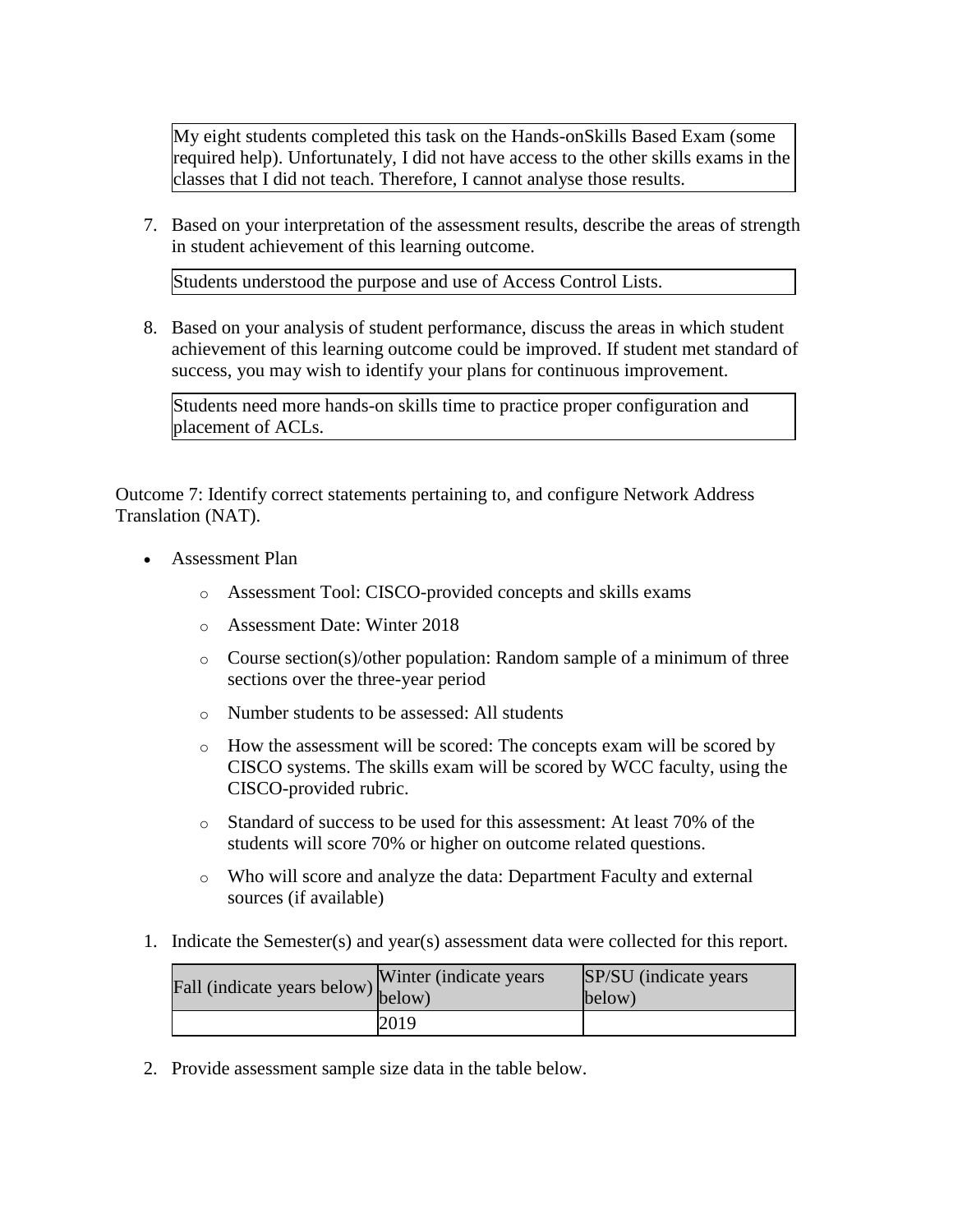| # of students enrolled | # of students assessed |
|------------------------|------------------------|
|                        | ب                      |

Withdrawal from the course.

Only 25 students completed the final exam.

4. Describe how students from all populations (day students on campus, DL, MM, evening, extension center sites, etc.) were included in the assessment based on your selection criteria.

We had one live session, one mixed mode section, and one distance learning section.

All three sections were assessed using the Cisco Final Concepts Exam.

5. Describe the process used to assess this outcome. Include a brief description of this tool and how it was scored.

The Cisco Final Concepts Exam contained six questions pertaining to this outcome.

I also provided a hands-on skills exam to assess this outcome.

6. Briefly describe assessment results based on data collected for this outcome and tool during the course assessment. Discuss the extent to which students achieved this learning outcome and indicate whether the standard of success was met for this outcome and tool.

Met Standard of Success: No

17 of 25 students scored 70% or better on this set of questions.

This is a success rate of 68%. This does not meet the required success parameter for this outcome.

Six of my eight students successfully configured Port Address Translation on the skills exam.

7. Based on your interpretation of the assessment results, describe the areas of strength in student achievement of this learning outcome.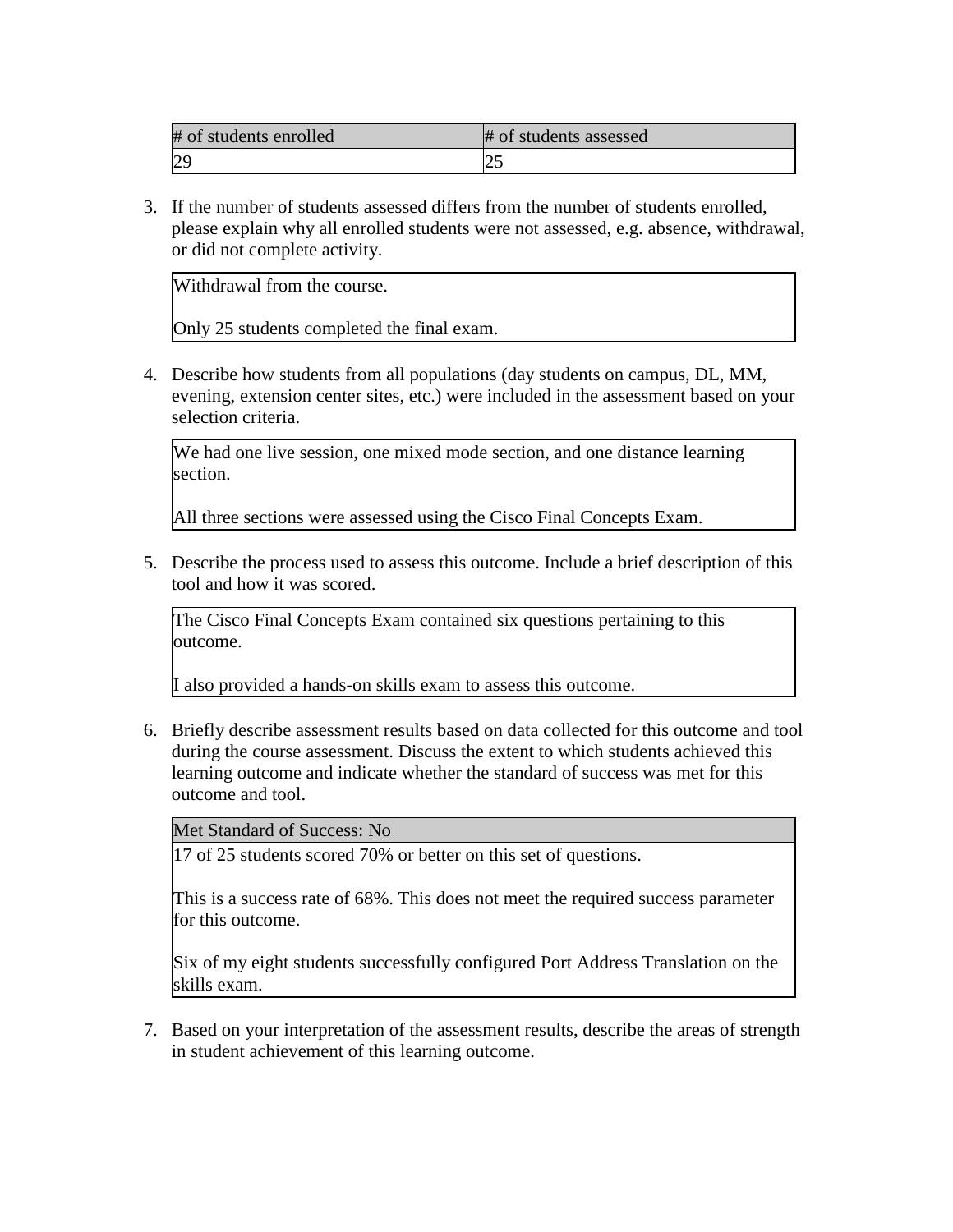Students understood the basic concepts of Network Address Translation (NAT) and Port Address Translation (PAT).

8. Based on your analysis of student performance, discuss the areas in which student achievement of this learning outcome could be improved. If student met standard of success, you may wish to identify your plans for continuous improvement.

Students could benefit from more hands-on skills time to reinforce the proper configuration and placement of NAT/PAT commands.

The skills final exam revealed that some students needed a deeper understanding of NAT pool creation and proper placement of commands, to enable the correct router to translate the appropriate private addresses into public addresses.

Outcome 8: Identify correct statements pertaining to, and use Cisco IOS commands to discover, manage, and maintain Cisco networking devices.

- Assessment Plan
	- o Assessment Tool: CISCO-provided concepts and skills exams
	- o Assessment Date: Winter 2018
	- $\circ$  Course section(s)/other population: Random sample of a minimum of three sections over the three-year period
	- o Number students to be assessed: All students
	- o How the assessment will be scored: The concepts exam will be scored by CISCO systems. The skills exam will be scored by WCC faculty, using the CISCO-provided rubric.
	- o Standard of success to be used for this assessment: At least 70% of the students will score 70% or higher on the outcome related questions.
	- o Who will score and analyze the data: Department Faculty and external sources (if available)
- 1. Indicate the Semester(s) and year(s) assessment data were collected for this report.

| r'all (indicate years below) below) | Winter (indicate years) | SP/SU (indicate years)<br>below) |
|-------------------------------------|-------------------------|----------------------------------|
|                                     | 2019                    |                                  |

| # of students enrolled | # of students assessed |
|------------------------|------------------------|
|                        |                        |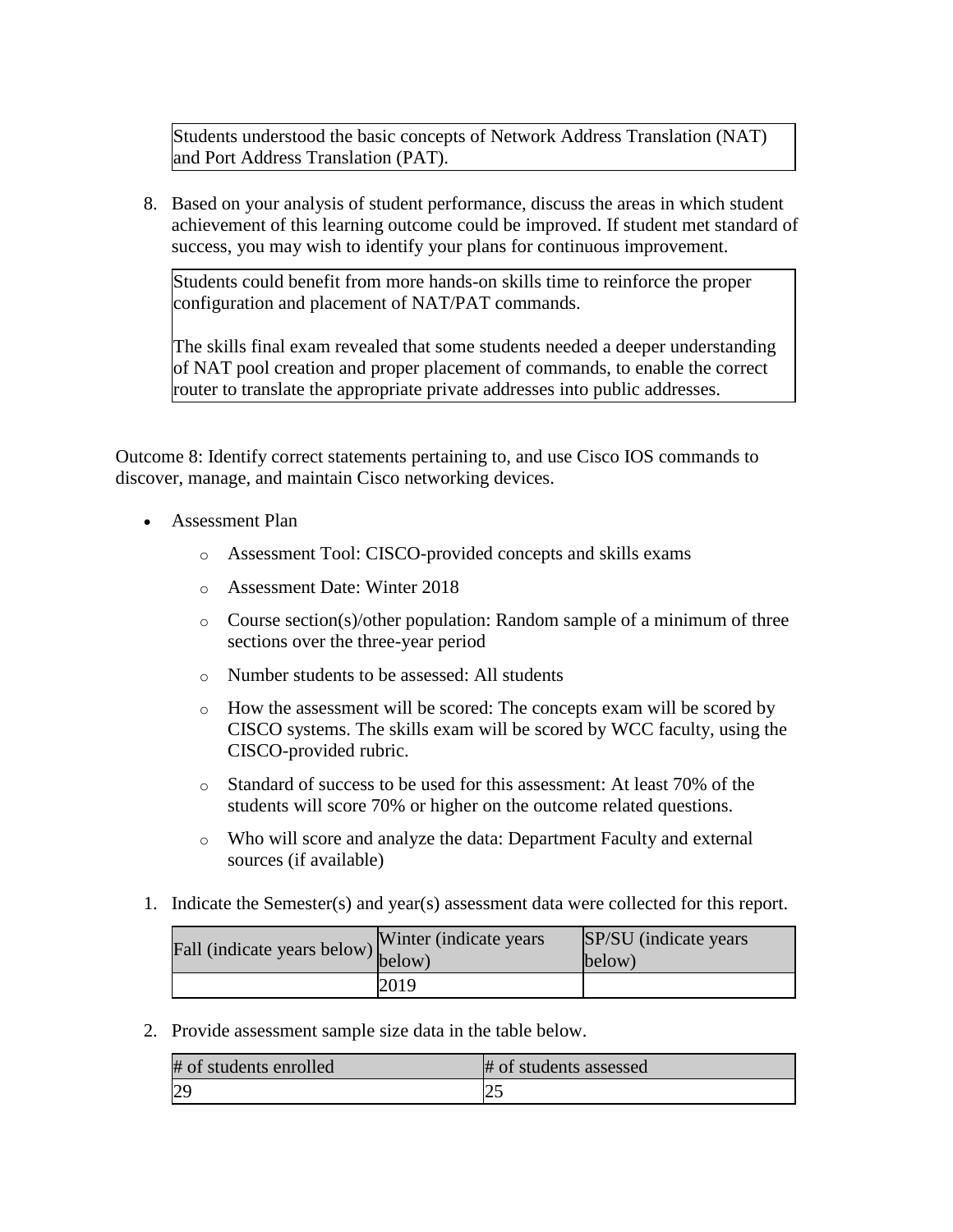Withdrawal from the course.

Only 25 students completed the final exam.

4. Describe how students from all populations (day students on campus, DL, MM, evening, extension center sites, etc.) were included in the assessment based on your selection criteria.

We had one live session, one mixed mode section, and one distance learning section.

All three sections were assessed using the Cisco Final Concepts Exam.

5. Describe the process used to assess this outcome. Include a brief description of this tool and how it was scored.

The Cisco Final Concepts Exam contained 11 questions pertaining to this outcome.

I also used a skills exam to assess this outcome.

6. Briefly describe assessment results based on data collected for this outcome and tool during the course assessment. Discuss the extent to which students achieved this learning outcome and indicate whether the standard of success was met for this outcome and tool.

# Met Standard of Success: Yes

18 of 25 students scored 70% or better on this set of questions

This is a success rate of 72%. This meets the success parameter for this outcome.

My eight students successfully configured the appropriate commands to meet this outcome.

7. Based on your interpretation of the assessment results, describe the areas of strength in student achievement of this learning outcome.

Students understood the concepts and commands used to accomplish this outcome.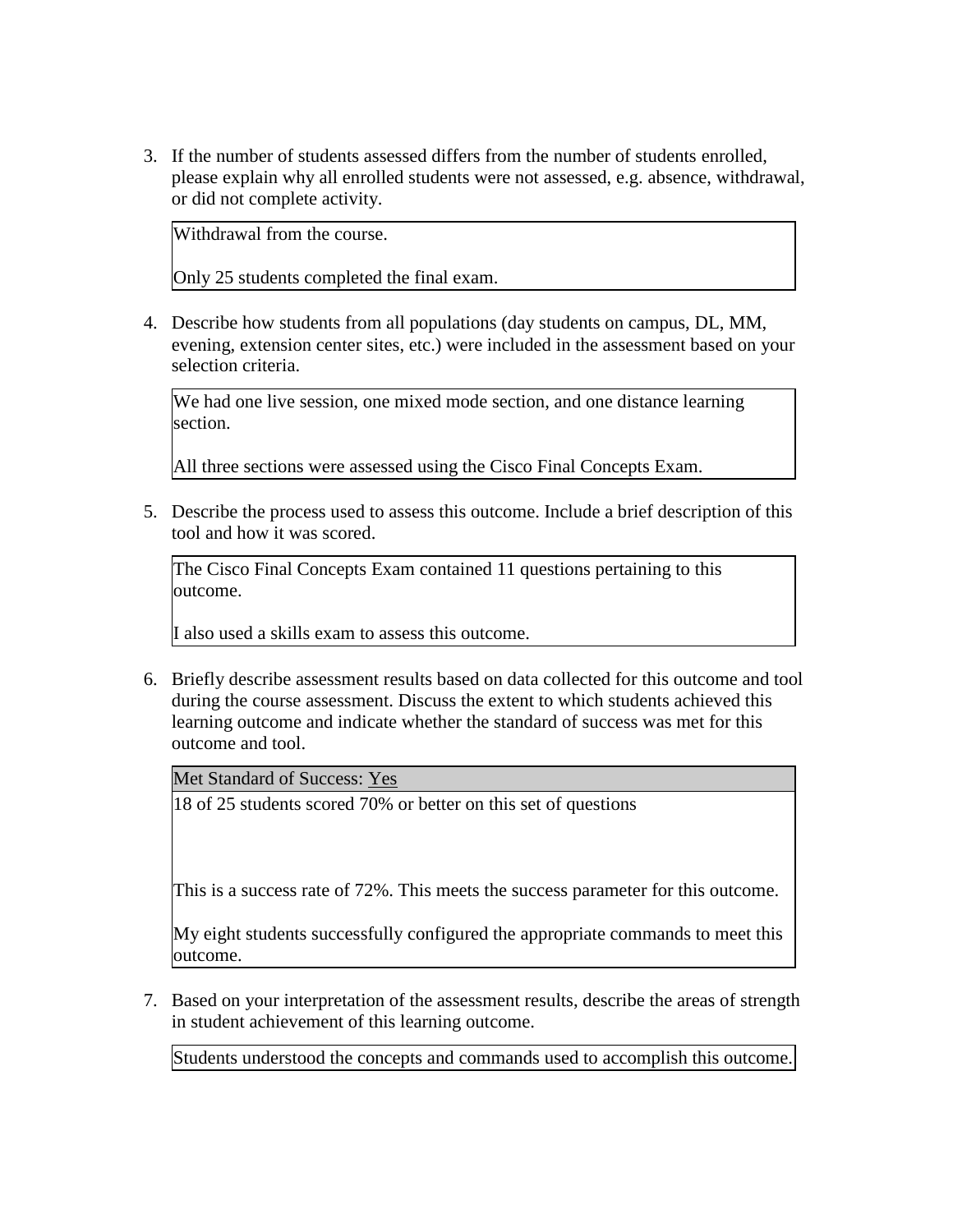8. Based on your analysis of student performance, discuss the areas in which student achievement of this learning outcome could be improved. If student met standard of success, you may wish to identify your plans for continuous improvement.

The students were quite successful with this outcome. Perhaps a little more handson skills practice will get future students closer to a 100% success rate.

# **III. Course Summary and Intended Changes Based on Assessment Results**

1. Based on the previous report's Intended Change(s) identified in Section I above, please discuss how effective the changes were in improving student learning.

N/A

2. Describe your overall impression of how this course is meeting the needs of students. Did the assessment process bring to light anything about student achievement of learning outcomes that surprised you?

This course is partially meeting the student needs.

Areas of concern are:

Virtual Local Area Networks (VLANs), including routing between VLANs.

Configuration of the RIP routing protocol.

DHCP server and relay agent configuration.

Network Address Translation and Port Address Translation configuration.

3. Describe when and how this information, including the action plan, was or will be shared with Departmental Faculty.

This information needs to be shared at department meetings. Perhaps a subgroup of networking instructors can discuss changes.

4.

Intended Change(s)

| <b>Intended Change</b>                                                                  | Description of the<br>change                                                 | Rationale                                                   | Implementation<br>Date |
|-----------------------------------------------------------------------------------------|------------------------------------------------------------------------------|-------------------------------------------------------------|------------------------|
| Other: Increase<br>student contact time $\begin{bmatrix} 15 \end{bmatrix}$ week course. | If believe we need to $\lim_{h \to 0}$ this course, we<br>make this course a | If we had more time<br>could spend more<br>time questioning | 2020                   |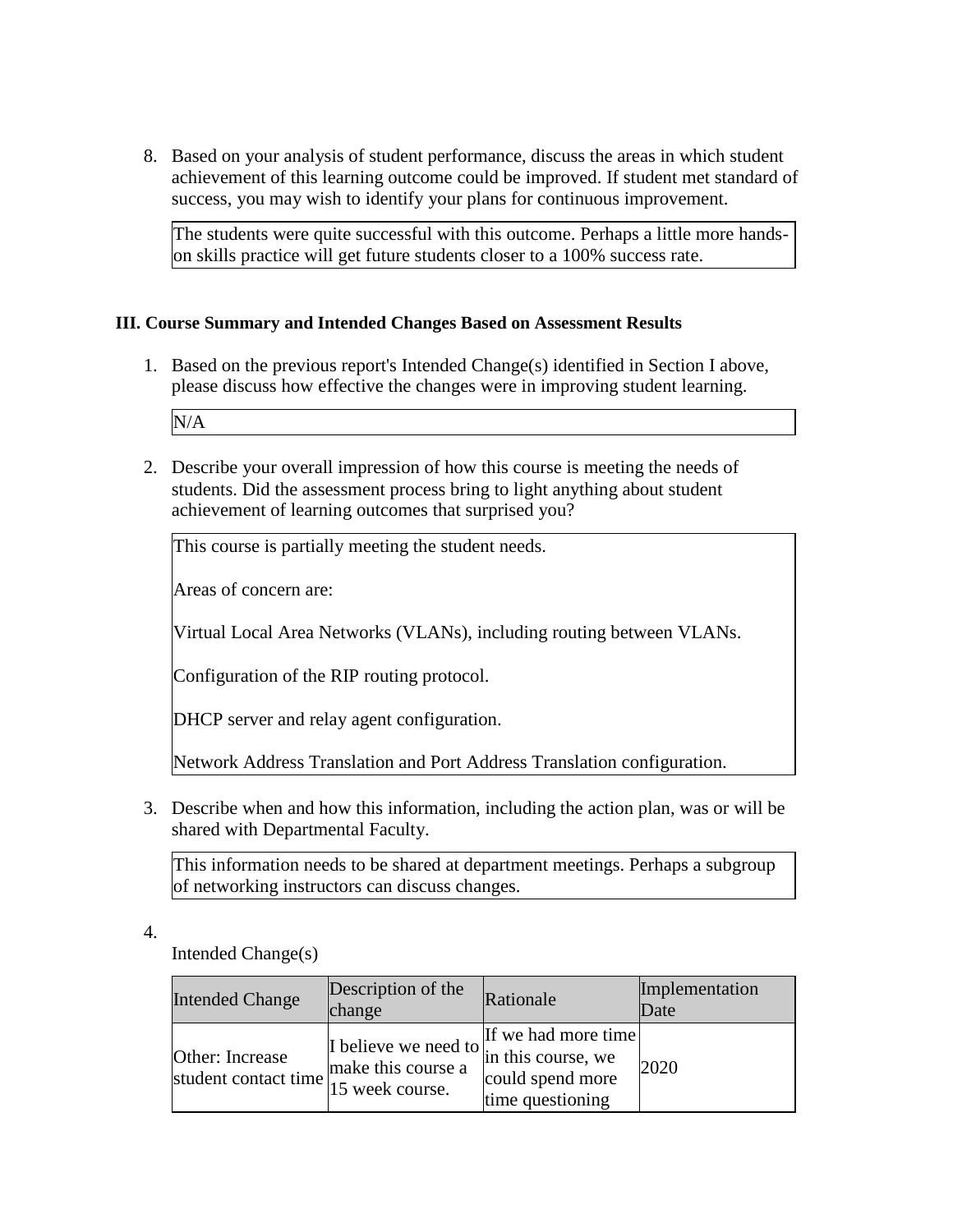| student conceptual<br>understanding, and<br>then clarifying areas<br>of concern.                                                                        |  |
|---------------------------------------------------------------------------------------------------------------------------------------------------------|--|
| More hands-on<br>practice is always<br>beneficial.<br>However, this<br>course is already<br>overloaded with too<br>much material in<br>too little time. |  |

- 5. Is there anything that you would like to mention that was not already captured?
	- 6.

# **III. Attached Files**

[CNT216 Assessment-W2019-ver2](file:///C:/Users/sabird/Downloads/documents/CNT216%20Assessment-W20191.xlsx)

| <b>Faculty/Preparer:</b>                                        | John Trame Date: $05/23/2019$        |  |
|-----------------------------------------------------------------|--------------------------------------|--|
| <b>Department Chair:</b>                                        | Philip Geyer Date: 05/23/2019        |  |
| <b>Dean:</b>                                                    | Eva Samulski <b>Date:</b> 06/05/2019 |  |
| <b>Assessment Committee Chair: Shawn Deron Date: 08/29/2019</b> |                                      |  |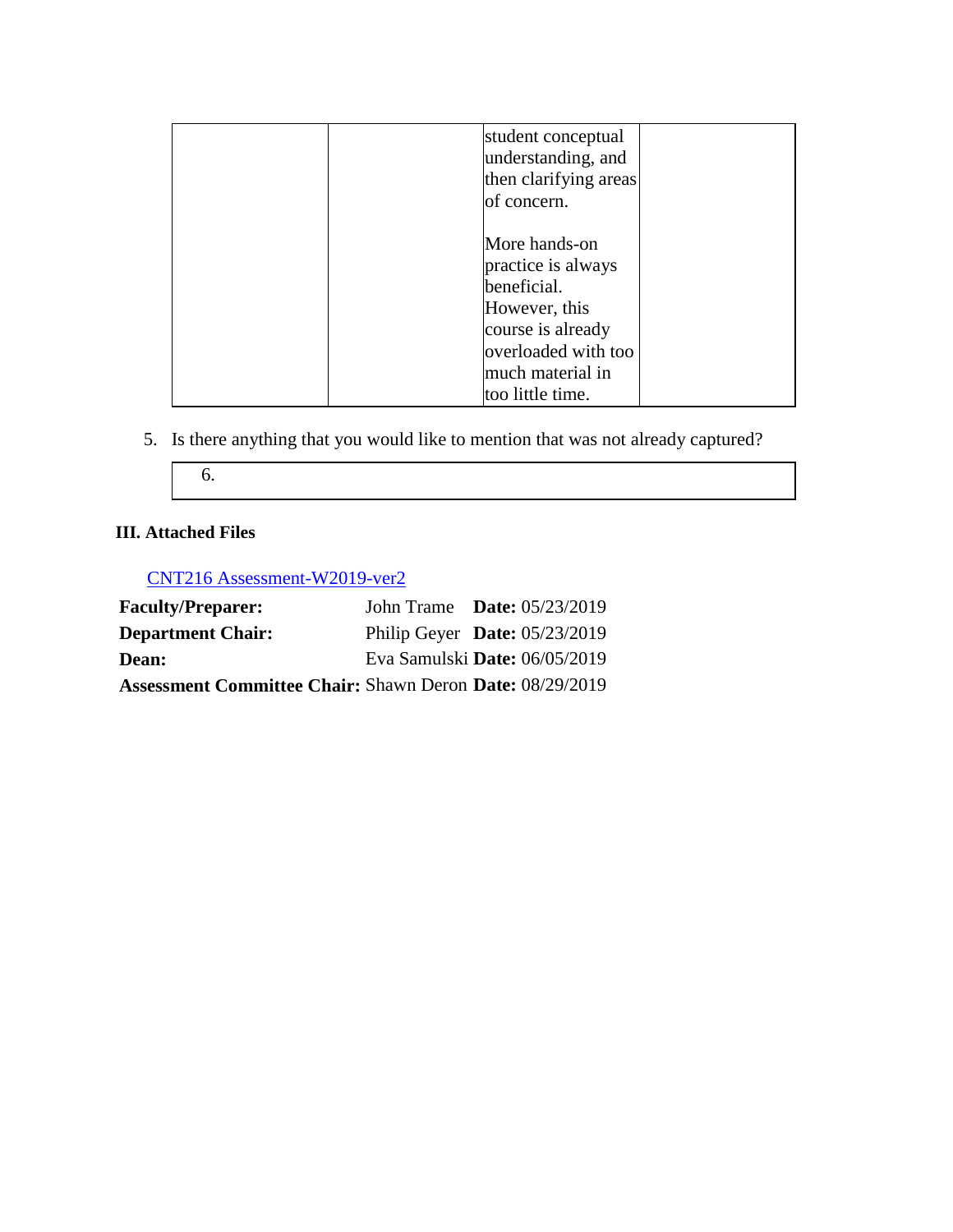**Course Assessment Report Washtenaw Community College**

| Discipline                                   | Course Number        | Title                                                             |
|----------------------------------------------|----------------------|-------------------------------------------------------------------|
| Computer Networking<br>Technology            | 216                  | CNT 216 06/28/2017-<br>Routing and Switching<br><b>Essentials</b> |
| Division                                     | Department           | <b>Faculty Preparer</b>                                           |
| <b>Business and Computer</b><br>Technologies | Computer Instruction | John Trame                                                        |
| Date of Last Filed Assessment Report         |                      |                                                                   |

## **I. Assessment Results per Student Learning Outcome**

Outcome 1: Describe basic switching concepts, and perform basic switch configuration.

- Assessment Plan
	- o Assessment Tool: CISCO Academy-provided concepts and skills exams
	- o Assessment Date: Fall 2016
	- o Course section(s)/other population: Minimum of three sections over the three-year period
	- o Number students to be assessed: All students
	- o How the assessment will be scored: The concepts exam is scored by CISCO. The skills exam is scored by WCC faculty, using the CISCO-provided rubric.
	- o Standard of success to be used for this assessment: At least 70% of students must score 70% or better.
	- o Who will score and analyze the data: Department Faculty and external sources (if available)
- 1. Indicate the Semester(s) and year(s) assessment data were collected for this report.

| Fall (indicate years below) below) | Winter (indicate years) | SP/SU (indicate years)<br>below) |
|------------------------------------|-------------------------|----------------------------------|
|                                    | 2017                    |                                  |

| # of students enrolled | # of students assessed |
|------------------------|------------------------|
| $\cap$                 |                        |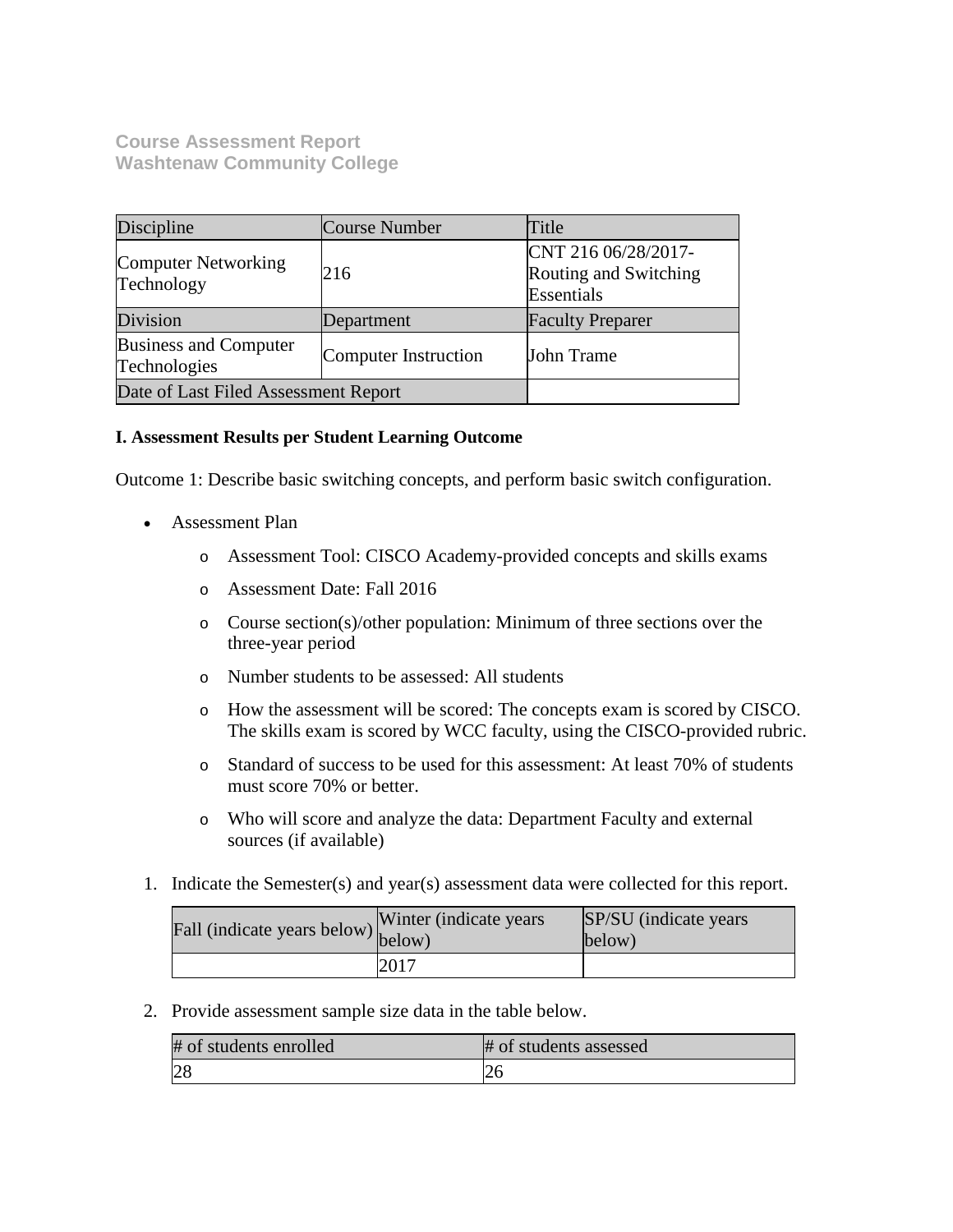Two students did not take the final exams.

4. Describe how students from all populations (day students on campus, DL, MM, evening, extension center sites, etc.) were included in the assessment based on your selection criteria.

All students who completed the Cisco Networking Academy Concepts Final Exam were included in the assessment. 26 of the 28 students accessed and completed the exam.

5. Describe the process used to assess this outcome. Include a brief description of this tool and how it was scored.

The tool used was the Cisco Networking Academy Concepts Final Exam, which is an online exam that includes multiple choice and matching questions.

The Cisco Networking Academy Concepts Final Exam was randomized in three versions (Test 1A, 2A and 3A) for section DH1 and section MH1. Each exam had 50 questions. I selected every question on each of the three exams to identify all questions pertaining to this outcome.

6. Briefly describe assessment results based on data collected for this outcome and tool during the course assessment. Discuss the extent to which students achieved this learning outcome and indicate whether the standard of success was met for this outcome and tool.

Met Standard of Success: Yes

Analysis of the 3 exams per section, for both sections students accumulated 218 points of 298 total possible points. This represents a 73.15% success rate according to our standards set for this course.

7. Based on your interpretation of the assessment results, describe the areas of strength in student achievement of this learning outcome.

Students understand the most basic switching concepts.

8. Based on your analysis of student performance, discuss the areas in which student achievement of this learning outcome could be improved. If student met standard of success, you may wish to identify your plans for continuous improvement.

Students need to improve understanding of more advanced switching concepts.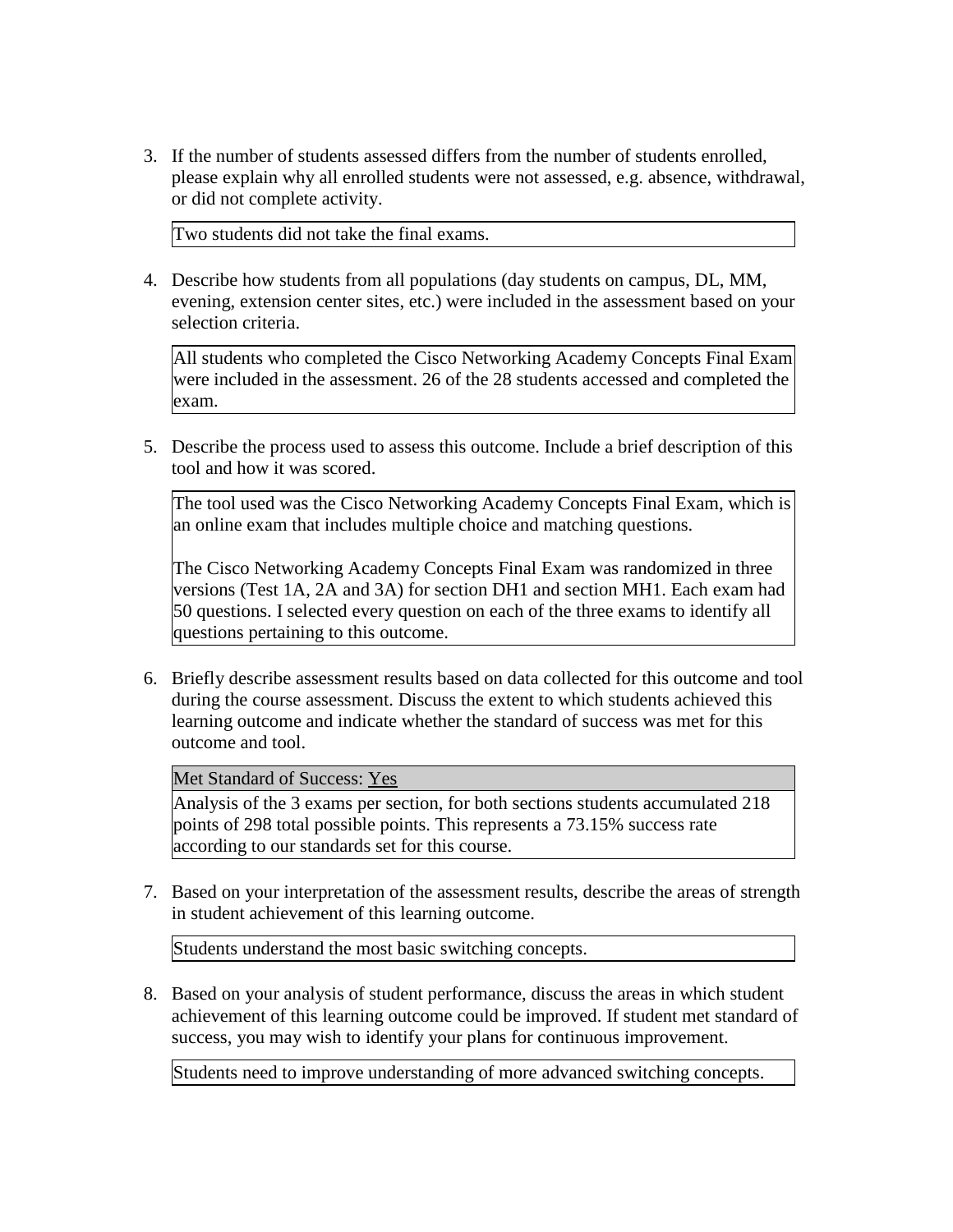Outcome 2: Describe the basic function of routers, and perform basic router configuration.

- Assessment Plan
	- o Assessment Tool: CISCO Academy-provided concepts and skills exams
	- o Assessment Date: Fall 2016
	- $\circ$  Course section(s)/other population: Minimum of three sections over the three-year period
	- o Number students to be assessed: All students
	- o How the assessment will be scored: The concepts exam is scored by CISCO. The skills exam is scored by WCC faculty, in accordance with CISCO guidelines.
	- o Standard of success to be used for this assessment: At least 70% of students must score 70% or better.
	- o Who will score and analyze the data: Department Faculty and external sources (if available)
- 1. Indicate the Semester(s) and year(s) assessment data were collected for this report.

| Fall (indicate years below) below) | Winter (indicate years) | SP/SU (indicate years)<br>below) |
|------------------------------------|-------------------------|----------------------------------|
|                                    | 2017                    |                                  |

2. Provide assessment sample size data in the table below.

| # of students enrolled | # of students assessed |
|------------------------|------------------------|
| $\cap$                 |                        |

3. If the number of students assessed differs from the number of students enrolled, please explain why all enrolled students were not assessed, e.g. absence, withdrawal, or did not complete activity.

Two students did not take the final exams.

4. Describe how students from all populations (day students on campus, DL, MM, evening, extension center sites, etc.) were included in the assessment based on your selection criteria.

All students who completed the Cisco Networking Academy Concepts Final Exam were included in the assessment. 26 of the 28 students accessed and completed the exam.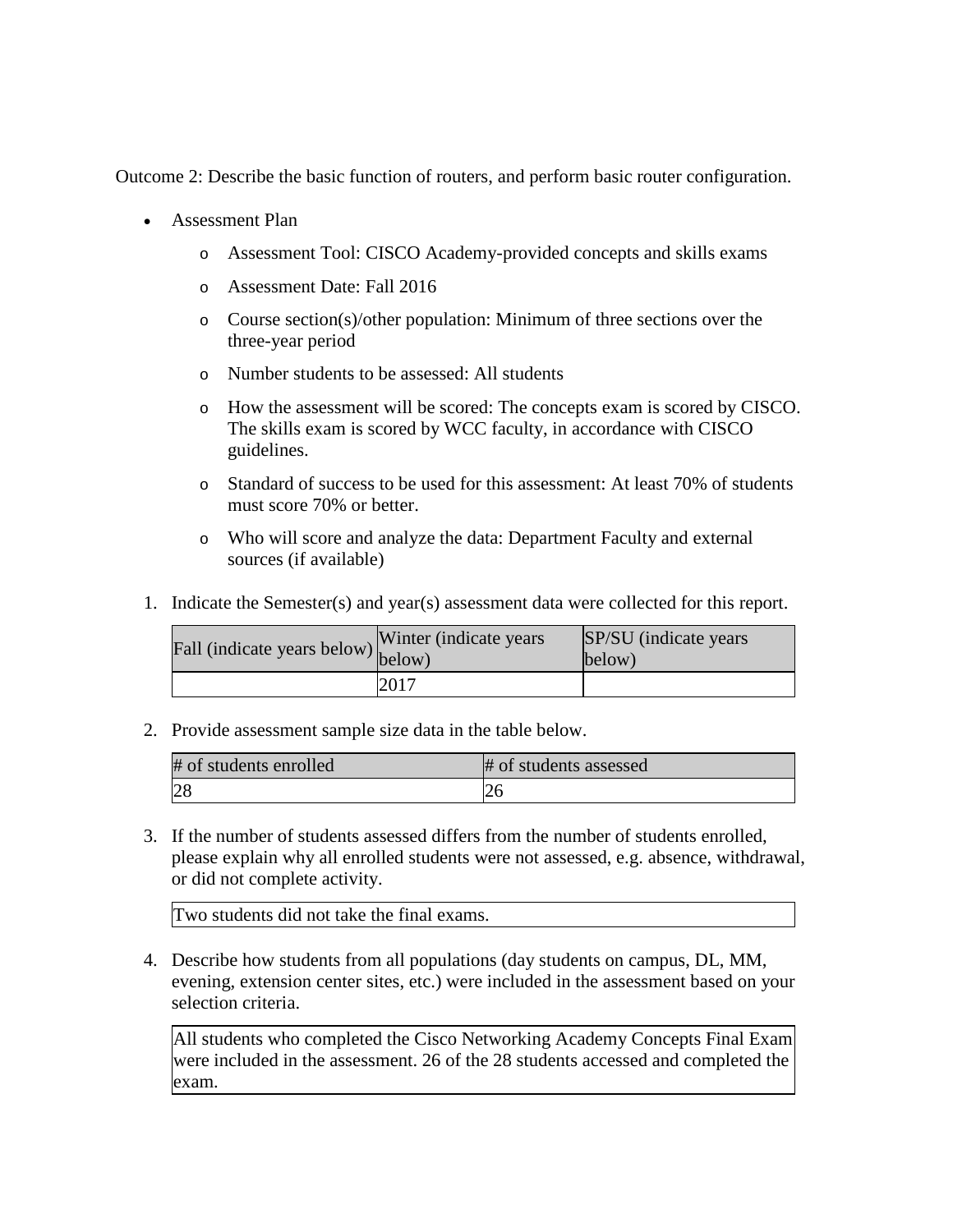5. Describe the process used to assess this outcome. Include a brief description of this tool and how it was scored.

The tool used was the Cisco Networking Academy Concepts Final Exam, which is an online exam that includes multiple choice and matching questions.

The Cisco Networking Academy Concepts Final Exam was randomized in three versions (Test 1A, 2A and 3A) for section DH1 and section MH1. Each exam had 50 questions. I selected every question on each of the three exams to identify all questions pertaining to this outcome.

6. Briefly describe assessment results based on data collected for this outcome and tool during the course assessment. Discuss the extent to which students achieved this learning outcome and indicate whether the standard of success was met for this outcome and tool.

Met Standard of Success: Yes

Analysis of the 3 exams per section, for both sections students accumulated 178 points of 228 total possible points. This represents a 78.07% success rate according to our standards set for this course.

7. Based on your interpretation of the assessment results, describe the areas of strength in student achievement of this learning outcome.

Students understand the basic routing functions, including configuration commands.

8. Based on your analysis of student performance, discuss the areas in which student achievement of this learning outcome could be improved. If student met standard of success, you may wish to identify your plans for continuous improvement.

Students need to improve their understanding of IP addressing, especially subnetting. More practice problems may help.

Outcome 3: Describe Virtual Local Area Networks (VLANs), configure VLANs and routing between VLANs.

- Assessment Plan
	- o Assessment Tool: CISCO Academy-provided concepts and skills exams
	- o Assessment Date: Fall 2016
	- $\circ$  Course section(s)/other population: Minimum of three sections over the three-year period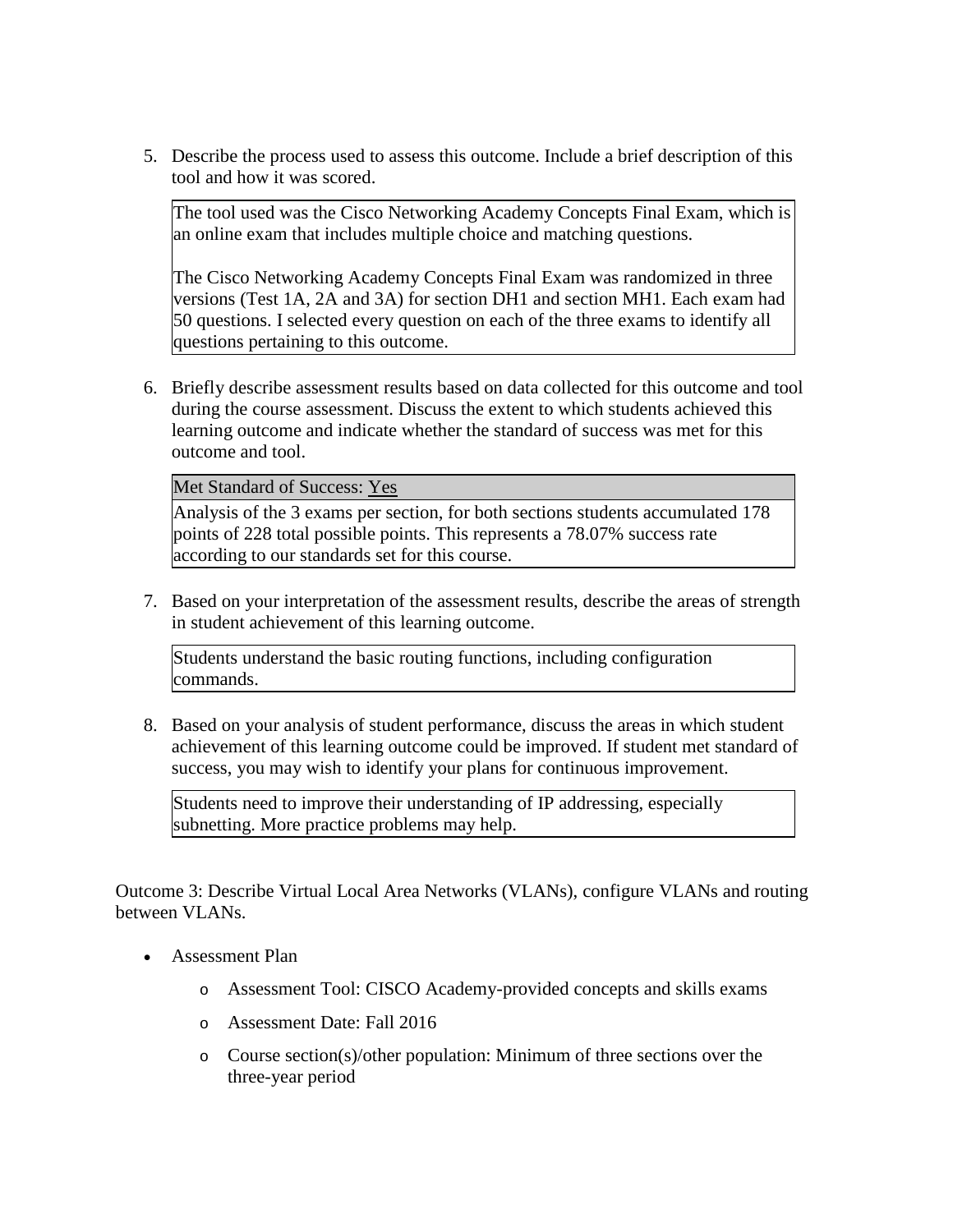- o Number students to be assessed: All students
- o How the assessment will be scored: The concepts exam is scored by CISCO. The skills exam is scored by WCC faculty, in accordance with CISCO guidelines.
- o Standard of success to be used for this assessment: At least 70% of students must score 70% or better.
- o Who will score and analyze the data: Department Faculty and external sources (if available)
- 1. Indicate the Semester(s) and year(s) assessment data were collected for this report.

| rall (indicate years below) below) | Winter (indicate years) | <b>SP/SU</b> (indicate years)<br>below) |
|------------------------------------|-------------------------|-----------------------------------------|
|                                    | 2017                    |                                         |

2. Provide assessment sample size data in the table below.

| # of students enrolled | # of students assessed |
|------------------------|------------------------|
| 28                     |                        |

3. If the number of students assessed differs from the number of students enrolled, please explain why all enrolled students were not assessed, e.g. absence, withdrawal, or did not complete activity.

Two students did not take the final exams.

4. Describe how students from all populations (day students on campus, DL, MM, evening, extension center sites, etc.) were included in the assessment based on your selection criteria.

All students who completed the Cisco Networking Academy Concepts Final Exam were included in the assessment. 26 of the 28 students accessed and completed the exam.

5. Describe the process used to assess this outcome. Include a brief description of this tool and how it was scored.

The tool used was the Cisco Networking Academy Concepts Final Exam, which is an online exam that includes multiple choice and matching questions.

The Cisco Networking Academy Concepts Final Exam was randomized in three versions (Test 1A, 2A and 3A) for section DH1 and section MH1. Each exam had 50 questions. I selected every question on each of the three exams to identify all questions pertaining to this outcome.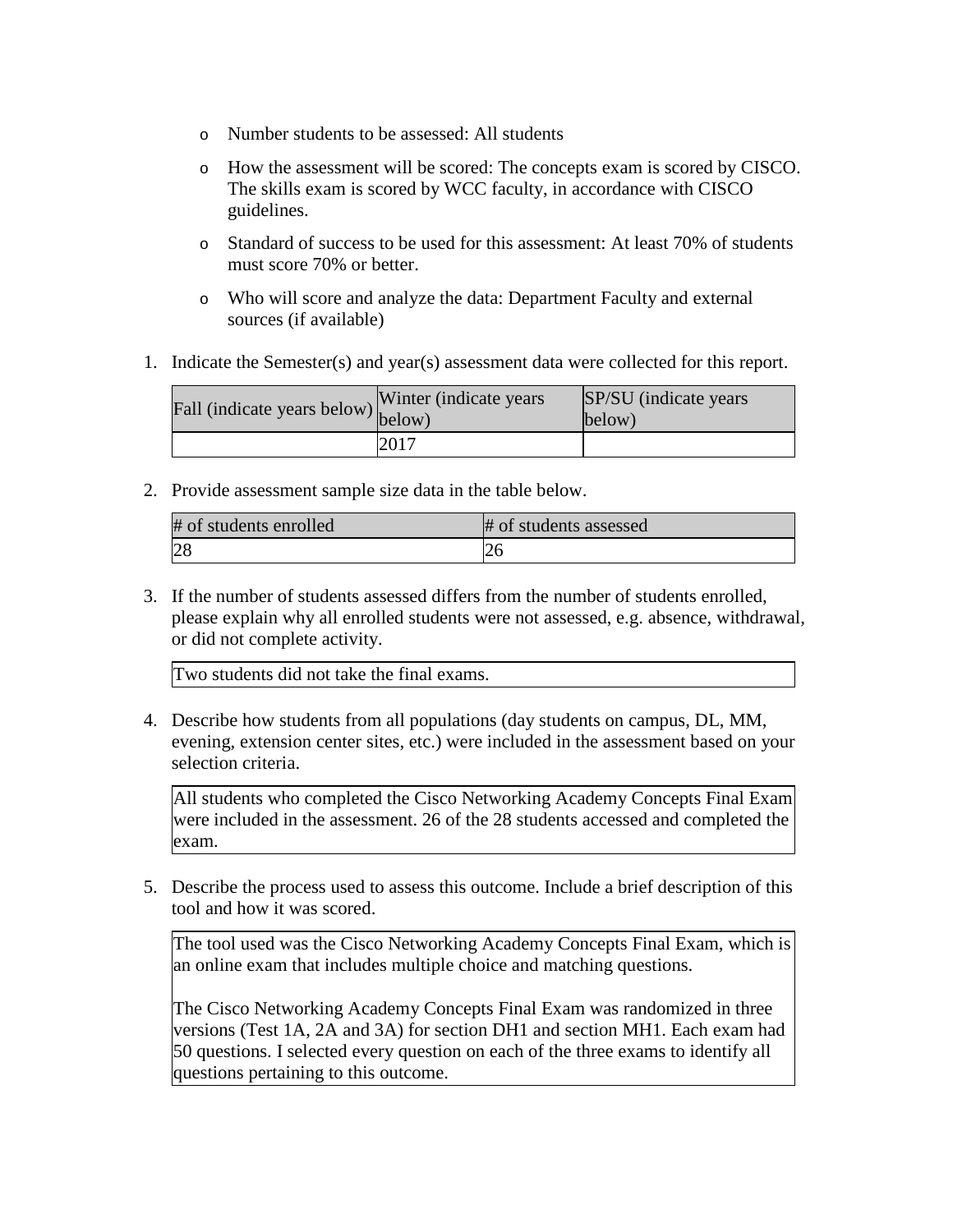6. Briefly describe assessment results based on data collected for this outcome and tool during the course assessment. Discuss the extent to which students achieved this learning outcome and indicate whether the standard of success was met for this outcome and tool.

Met Standard of Success: No

Analysis of the 3 exams per section, for both sections students accumulated 89 points of 130 total possible points. This represents a 68.46% success rate according to our standards set for this course.

7. Based on your interpretation of the assessment results, describe the areas of strength in student achievement of this learning outcome.

Students seem to understand the commands required to create VLANs, and assign interfaces to VLANs.

8. Based on your analysis of student performance, discuss the areas in which student achievement of this learning outcome could be improved. If student met standard of success, you may wish to identify your plans for continuous improvement.

Routing between VLANs appears to be an area of confusion for students. Students may need more hands-on practice configuring routing between VLANs.

Outcome 4: Configure and troubleshoot routing protocols(RIP and OSPF).

- Assessment Plan
	- o Assessment Tool: CISCO-provided concepts and skills exams
	- o Assessment Date: Fall 2016
	- o Course section(s)/other population: At least 3 sections during the three-year cycle.
	- o Number students to be assessed: All students
	- o How the assessment will be scored: Both exams are prepared by CISCO. The concepts exam will be scored by CISCO. The skills exam will be scored by WCC faculty, in accordance with CISCO guidelines.
	- o Standard of success to be used for this assessment: At least 70% of the students will score 70% or better.
	- o Who will score and analyze the data: Department Faculty and external sources (if available)
- 1. Indicate the Semester(s) and year(s) assessment data were collected for this report.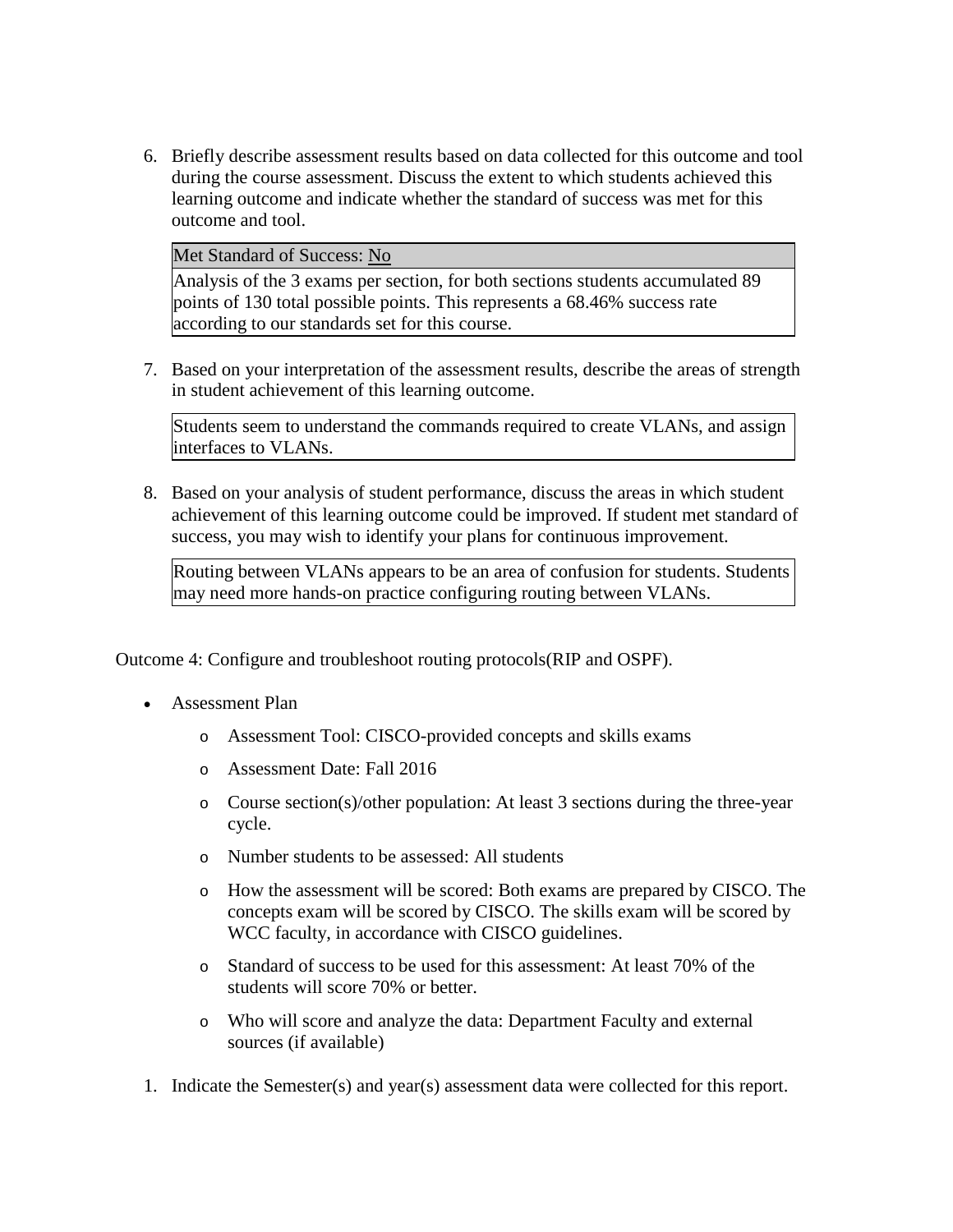| Fall (indicate years below) below) | Winter (indicate years) | SP/SU (indicate years)<br>below) |
|------------------------------------|-------------------------|----------------------------------|
|                                    | 2017                    |                                  |

2. Provide assessment sample size data in the table below.

| # of students enrolled | # of students assessed |
|------------------------|------------------------|
| 28                     | ZU                     |

3. If the number of students assessed differs from the number of students enrolled, please explain why all enrolled students were not assessed, e.g. absence, withdrawal, or did not complete activity.

Two students did not take the final exams.

4. Describe how students from all populations (day students on campus, DL, MM, evening, extension center sites, etc.) were included in the assessment based on your selection criteria.

All students who completed the Cisco Networking Academy Concepts Final Exam were included in the assessment. 26 of the 28 students accessed and completed the exam.

\*Cisco changed the curriculum in January 2017. This outcome has been replaced by Network Services. We need to submit a new syllabus to include this new outcome.

5. Describe the process used to assess this outcome. Include a brief description of this tool and how it was scored.

The tool used was the Cisco Networking Academy Concepts Final Exam, which is an online exam that includes multiple choice and matching questions.

The Cisco Networking Academy Concepts Final Exam was randomized in three versions (Test 1A, 2A and 3A) for section DH1 and section MH1. Each exam had 50 questions. I selected every question on each of the three exams to identify all questions pertaining to this outcome.

6. Briefly describe assessment results based on data collected for this outcome and tool during the course assessment. Discuss the extent to which students achieved this learning outcome and indicate whether the standard of success was met for this outcome and tool.

Met Standard of Success: Yes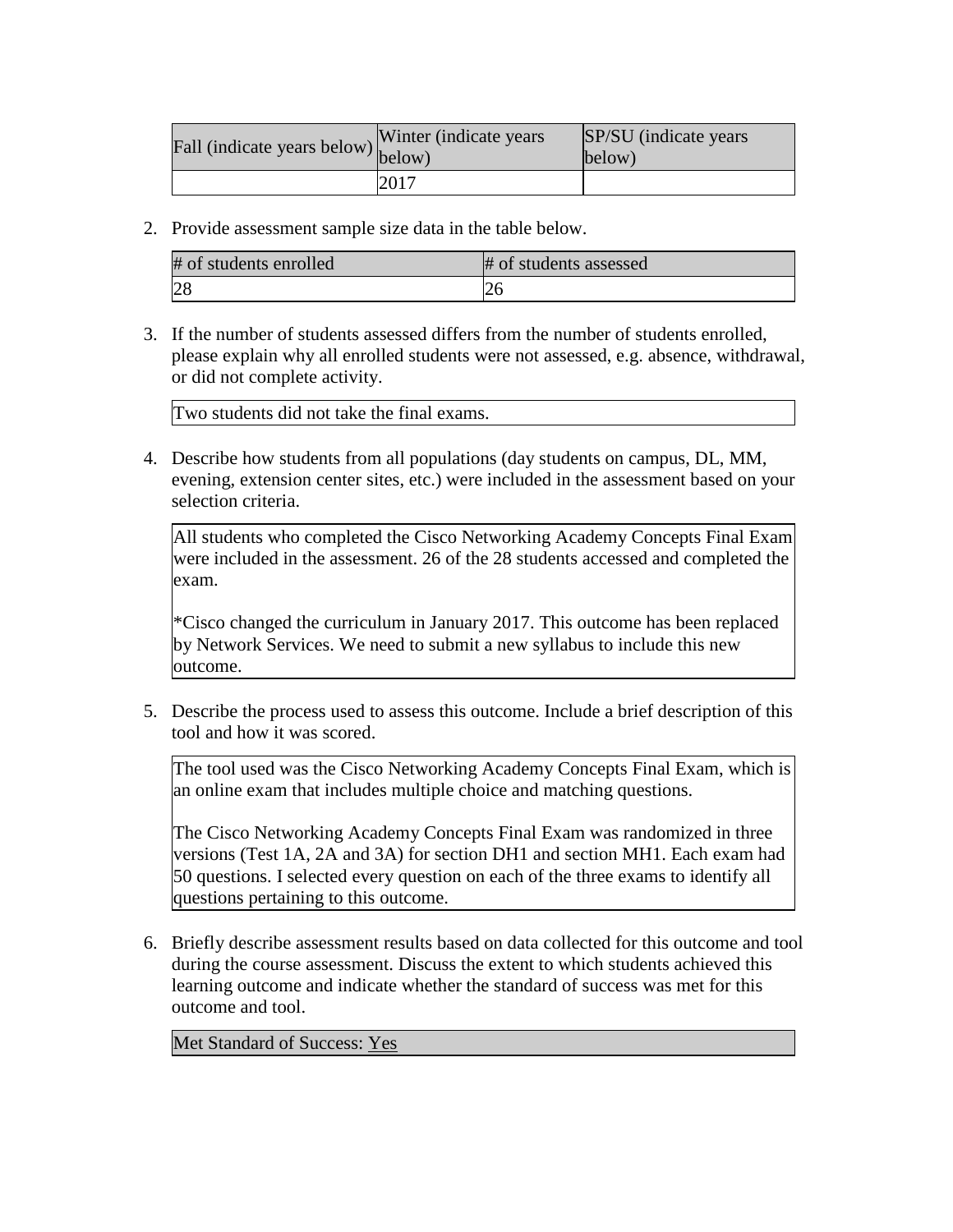Analysis of the 3 exams per section, for both sections students accumulated 74 points of 98 total possible points. This represents a 75.51% success rate according to our standards set for this course.

7. Based on your interpretation of the assessment results, describe the areas of strength in student achievement of this learning outcome.

The majority of students understand RIP configuration and implementation. OSPF is no longer in this semester, it has been moved to semester three.

8. Based on your analysis of student performance, discuss the areas in which student achievement of this learning outcome could be improved. If student met standard of success, you may wish to identify your plans for continuous improvement.

Redistribution of static routes into the RIP routing protocol is an area that needs improvement.

Outcome 5: Describe and configure Dynamic Host Configuration Protocol.

- Assessment Plan
	- o Assessment Tool: CISCO-provided concepts and skills exams
	- o Assessment Date: Fall 2016
	- o Course section(s)/other population: At least 3 sections during the three-year cycle.
	- o Number students to be assessed: All students
	- o How the assessment will be scored: The concepts exam will be scored by CISCO systems. The skills exam will be scored by WCC faculty, in accordance with CISCO guidelines.
	- o Standard of success to be used for this assessment: At least 70% of the students will score 70% or better.
	- o Who will score and analyze the data: Department Faculty and external sources (if available)
- 1. Indicate the Semester(s) and year(s) assessment data were collected for this report.

| rall (indicate years below) below) | Winter (indicate years) | SP/SU (indicate years)<br>below) |
|------------------------------------|-------------------------|----------------------------------|
|                                    | 2017                    |                                  |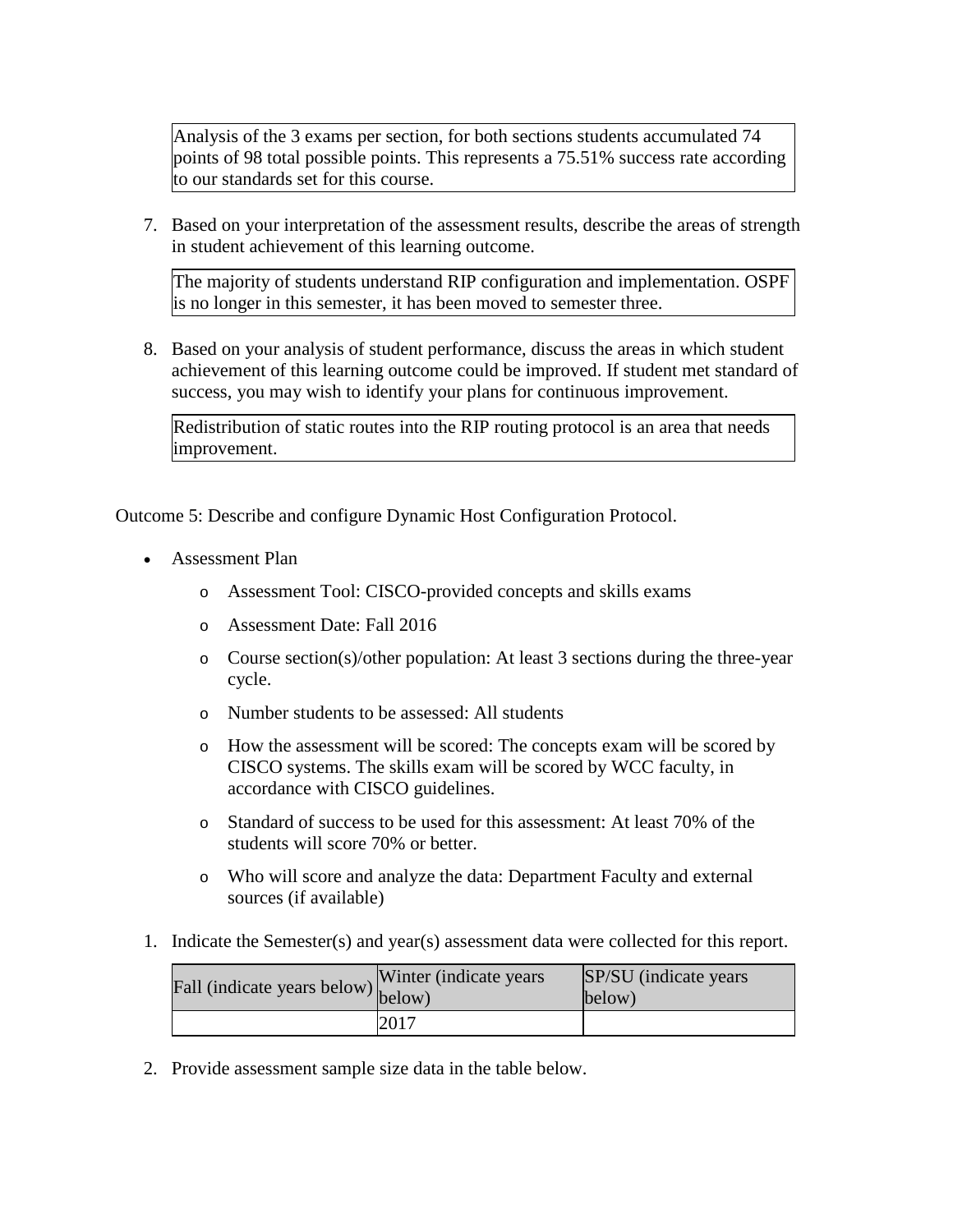| # of students enrolled | # of students assessed |
|------------------------|------------------------|
|                        |                        |

Two students did not take the final exams.

4. Describe how students from all populations (day students on campus, DL, MM, evening, extension center sites, etc.) were included in the assessment based on your selection criteria.

All students who completed the Cisco Networking Academy Concepts Final Exam were included in the assessment. 26 of the 28 students accessed and completed the exam.

\*Cisco changed the curriculum in January 2017. This outcome has been replaced by Basic Device Management. We need to submit a new syllabus to include this new outcome.

5. Describe the process used to assess this outcome. Include a brief description of this tool and how it was scored.

The tool used was the Cisco Networking Academy Concepts Final Exam, which is an online exam that includes multiple choice and matching questions.

The Cisco Networking Academy Concepts Final Exam was randomized in three versions (Test 1A, 2A and 3A) for section DH1 and section MH1. Each exam had 50 questions. I selected every question on each of the three exams to identify all questions pertaining to this outcome.

6. Briefly describe assessment results based on data collected for this outcome and tool during the course assessment. Discuss the extent to which students achieved this learning outcome and indicate whether the standard of success was met for this outcome and tool.

#### Met Standard of Success: No

Analysis of the 3 exams per section, for both sections students accumulated 87 points of 130 total possible points. This represents a 66.92% success rate according to our standards set for this course.

7. Based on your interpretation of the assessment results, describe the areas of strength in student achievement of this learning outcome.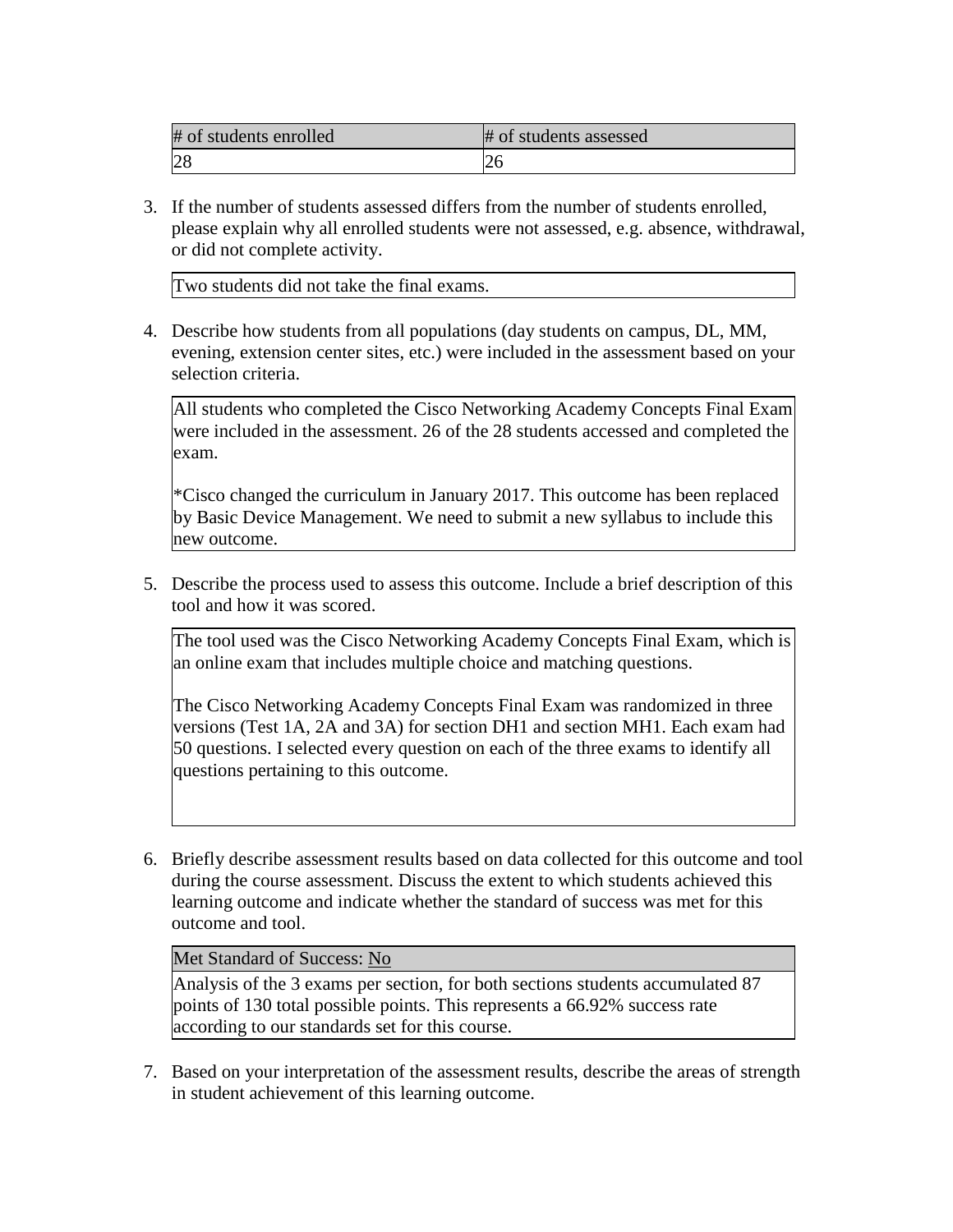## Students seem to understand the theory of DHCP operation.

8. Based on your analysis of student performance, discuss the areas in which student achievement of this learning outcome could be improved. If student met standard of success, you may wish to identify your plans for continuous improvement.

Areas that need improvement include configuration of DHCP pools, and proper placement of DHCP Helper configuration, to provide remote client access to the DHCP server.

Outcome 6: Describe and configure Access Control Lists.

- Assessment Plan
	- o Assessment Tool: CISCO-provided concepts and skills exams
	- o Assessment Date: Fall 2016
	- o Course section(s)/other population: At least 3 sections during the three-year cycle
	- o Number students to be assessed: All students
	- o How the assessment will be scored: The concepts exam will be scored by CISCO systems. The skills exam will be scored by WCC faculty using the CISCO-provided rubric.
	- o Standard of success to be used for this assessment: At least 70% of the students will score 70% or better.
	- o Who will score and analyze the data: Department Faculty and external sources (if available)
- 1. Indicate the Semester(s) and year(s) assessment data were collected for this report.

| Fall (indicate years below) $\begin{bmatrix} 0 \\ below \end{bmatrix}$ | Winter (indicate years) | SP/SU (indicate years)<br>below) |
|------------------------------------------------------------------------|-------------------------|----------------------------------|
|                                                                        | 2017                    |                                  |

2. Provide assessment sample size data in the table below.

| # of students enrolled | # of students assessed |
|------------------------|------------------------|
|                        |                        |

3. If the number of students assessed differs from the number of students enrolled, please explain why all enrolled students were not assessed, e.g. absence, withdrawal, or did not complete activity.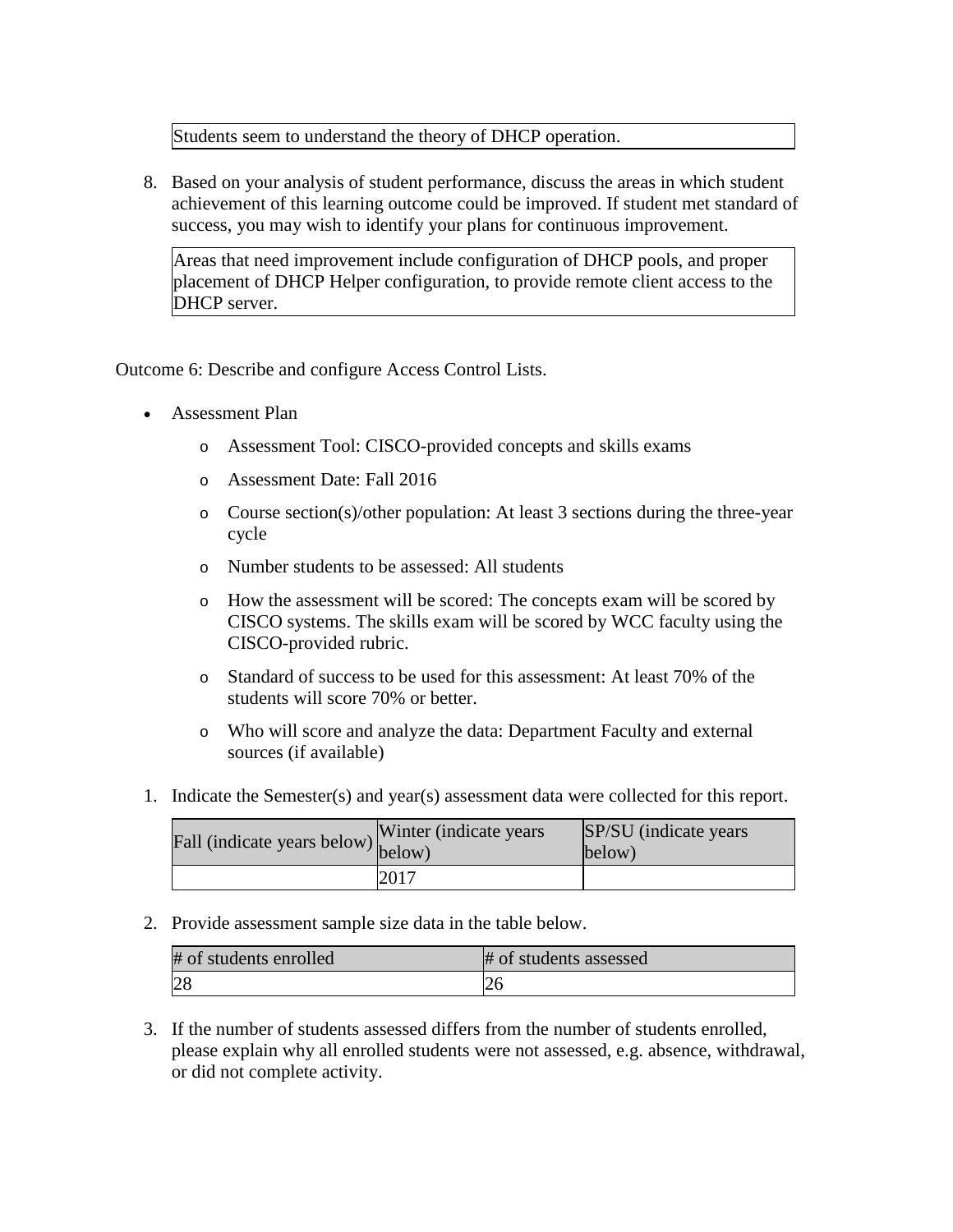Two students did not take the final exams.

4. Describe how students from all populations (day students on campus, DL, MM, evening, extension center sites, etc.) were included in the assessment based on your selection criteria.

All students who completed the Cisco Networking Academy Concepts Final Exam were included in the assessment. 26 of the 28 students accessed and completed the exam.

\*Cisco changed the curriculum in January 2017. This outcome has been replaced by Software. We need to submit a new syllabus to include this new outcome.

5. Describe the process used to assess this outcome. Include a brief description of this tool and how it was scored.

The tool used was the Cisco Networking Academy Concepts Final Exam, which is an online exam that includes multiple choice and matching questions.

The Cisco Networking Academy Concepts Final Exam was randomized in three versions (Test 1A, 2A and 3A) for section DH1 and section MH1. Each exam had 50 questions. I selected every question on each of the three exams to identify all questions pertaining to this outcome.

6. Briefly describe assessment results based on data collected for this outcome and tool during the course assessment. Discuss the extent to which students achieved this learning outcome and indicate whether the standard of success was met for this outcome and tool.

Met Standard of Success: Yes

Analysis of the 3 exams per section, for both sections students accumulated 57 points of 80 total possible points. This represents a 71.25% success rate according to our standards set for this course.

7. Based on your interpretation of the assessment results, describe the areas of strength in student achievement of this learning outcome.

Students seem to understand the purpose and configuration of Access Control Lists.

8. Based on your analysis of student performance, discuss the areas in which student achievement of this learning outcome could be improved. If student met standard of success, you may wish to identify your plans for continuous improvement.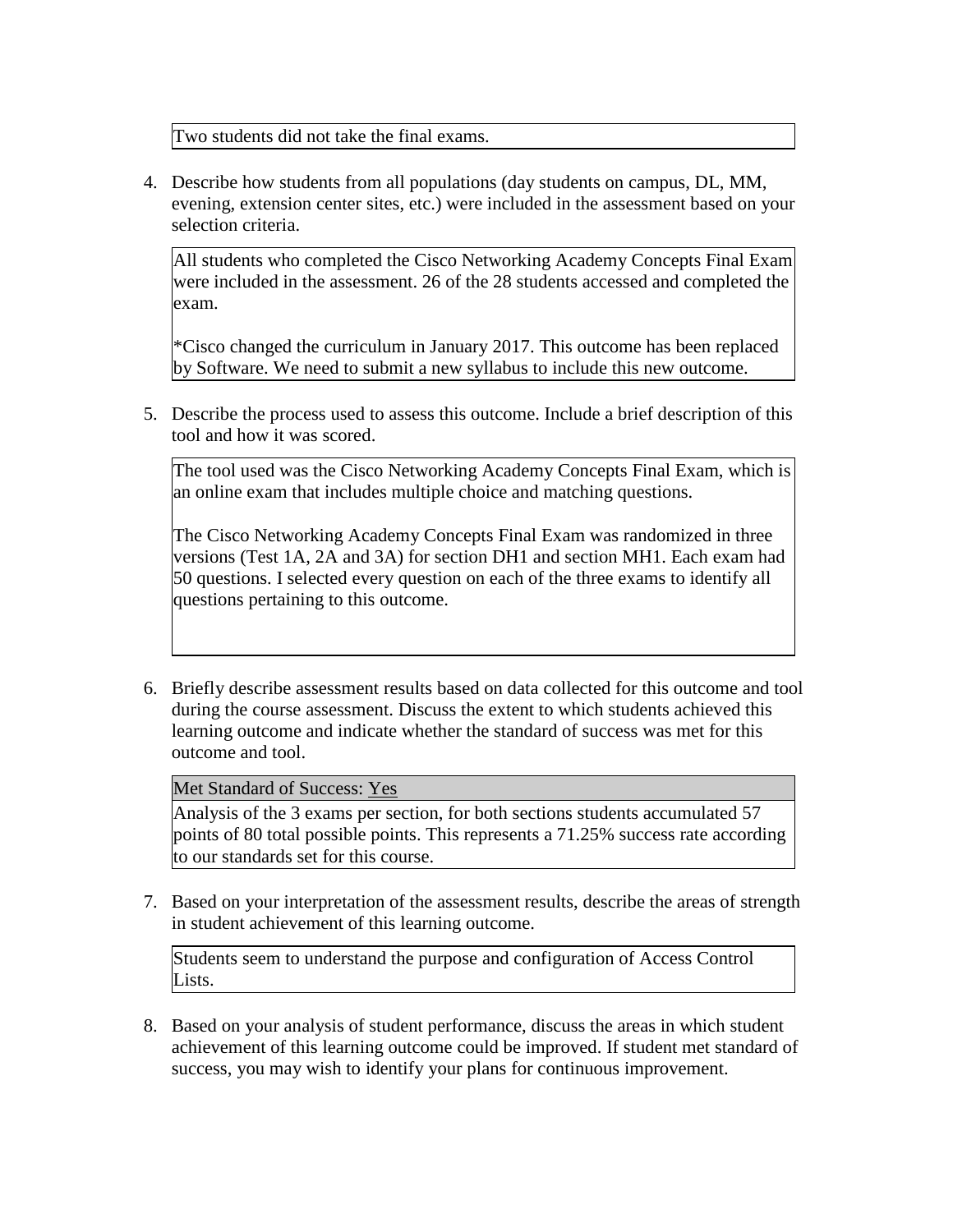Areas that need improvement are placement and direction of Access Control Lists, and proper calculation of wild card masks to apply ACLs to subnetworks.

Outcome 7: Describe and configure Network Address Translation.

- Assessment Plan
	- o Assessment Tool: CISCO-provided concepts and skills exams
	- o Assessment Date: Fall 2016
	- o Course section(s)/other population: At least 3 sections during the three-year cycle
	- o Number students to be assessed: All students
	- o How the assessment will be scored: The concepts exam will be scored by CISCO systems. The skills exam will be scored by WCC faculty, using the CISCO-provided rubric.
	- o Standard of success to be used for this assessment: At least 70% of the students will score 70% or better.
	- o Who will score and analyze the data: Department Faculty and external sources (if available)
- 1. Indicate the Semester(s) and year(s) assessment data were collected for this report.

| r'all (indicate years below) below) | Winter (indicate years) | SP/SU (indicate years)<br>below) |
|-------------------------------------|-------------------------|----------------------------------|
|                                     | 2017                    |                                  |

2. Provide assessment sample size data in the table below.

| # of students enrolled | # of students assessed |
|------------------------|------------------------|
|                        | - 12 C                 |

3. If the number of students assessed differs from the number of students enrolled, please explain why all enrolled students were not assessed, e.g. absence, withdrawal, or did not complete activity.

Two of the students did not take the final exams.

4. Describe how students from all populations (day students on campus, DL, MM, evening, extension center sites, etc.) were included in the assessment based on your selection criteria.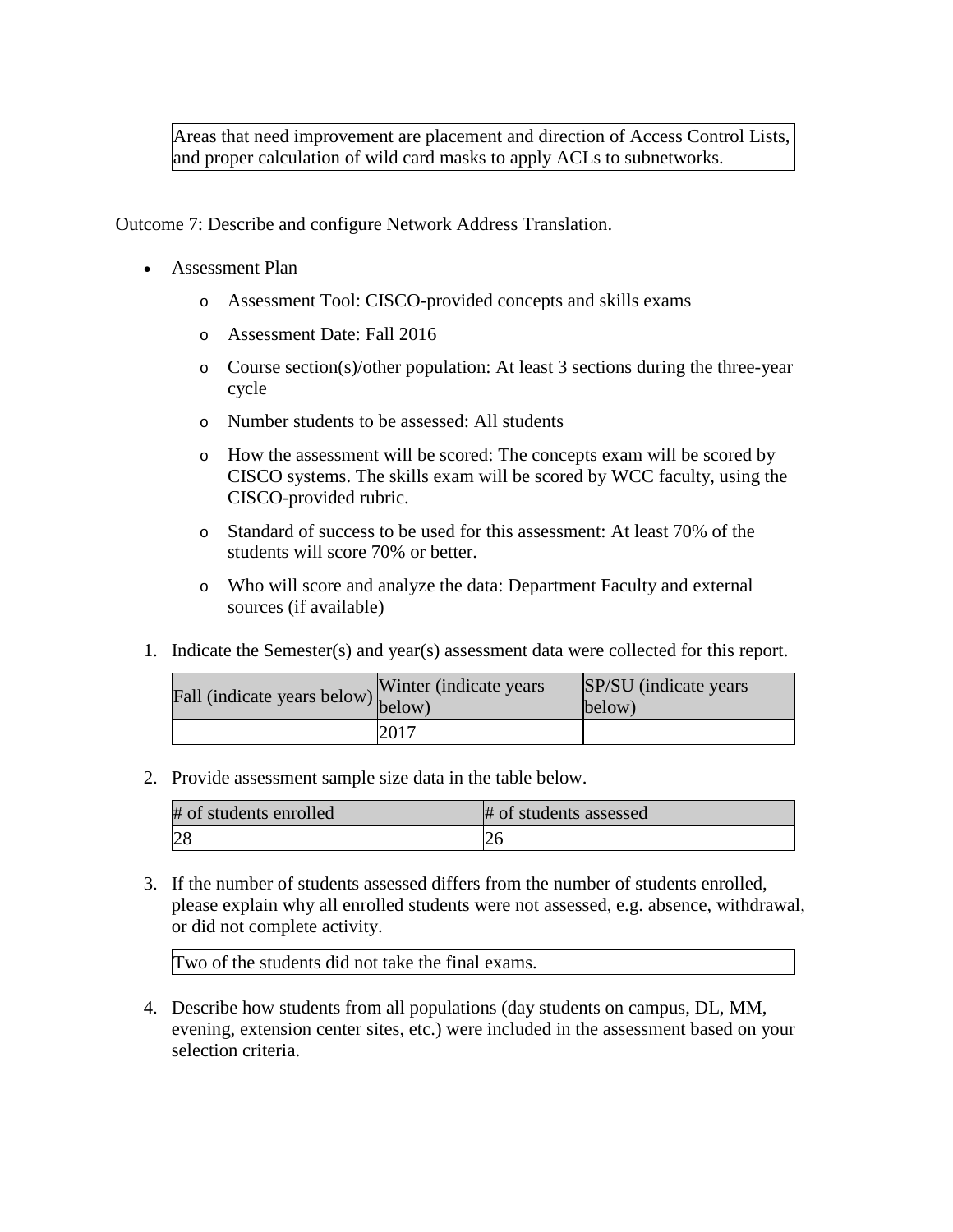All students who completed the Cisco Networking Academy Concepts Final Exam were included in the assessment. 26 of the 28 students accessed and completed the exam.

\*Cisco changed the curriculum in January 2017. This outcome has been replaced by Security. We need to submit a new syllabus to include this new outcome.

5. Describe the process used to assess this outcome. Include a brief description of this tool and how it was scored.

The tool used was the Cisco Networking Academy Concepts Final Exam, which is an online exam that includes multiple choice and matching questions.

The Cisco Networking Academy Concepts Final Exam was randomized in three versions (Test 1A, 2A and 3A) for section DH1 and section MH1. Each exam had 50 questions. I selected every question on each of the three exams to identify all questions pertaining to this outcome.

6. Briefly describe assessment results based on data collected for this outcome and tool during the course assessment. Discuss the extent to which students achieved this learning outcome and indicate whether the standard of success was met for this outcome and tool.

#### Met Standard of Success: No

Analysis of the 3 exams per section, for both sections students accumulated 99 points of 154 total possible points. This represents a 64.29% success rate according to our standards set for this course.

7. Based on your interpretation of the assessment results, describe the areas of strength in student achievement of this learning outcome.

Students seem to understand the purpose, and basic operation of Network Address Translation.

8. Based on your analysis of student performance, discuss the areas in which student achievement of this learning outcome could be improved. If student met standard of success, you may wish to identify your plans for continuous improvement.

Configuration is the major problem. Students need more hands-on skill practice with configuration, including the placement of inside and outside interfaces.

## **II. Course Summary and Action Plans Based on Assessment Results**